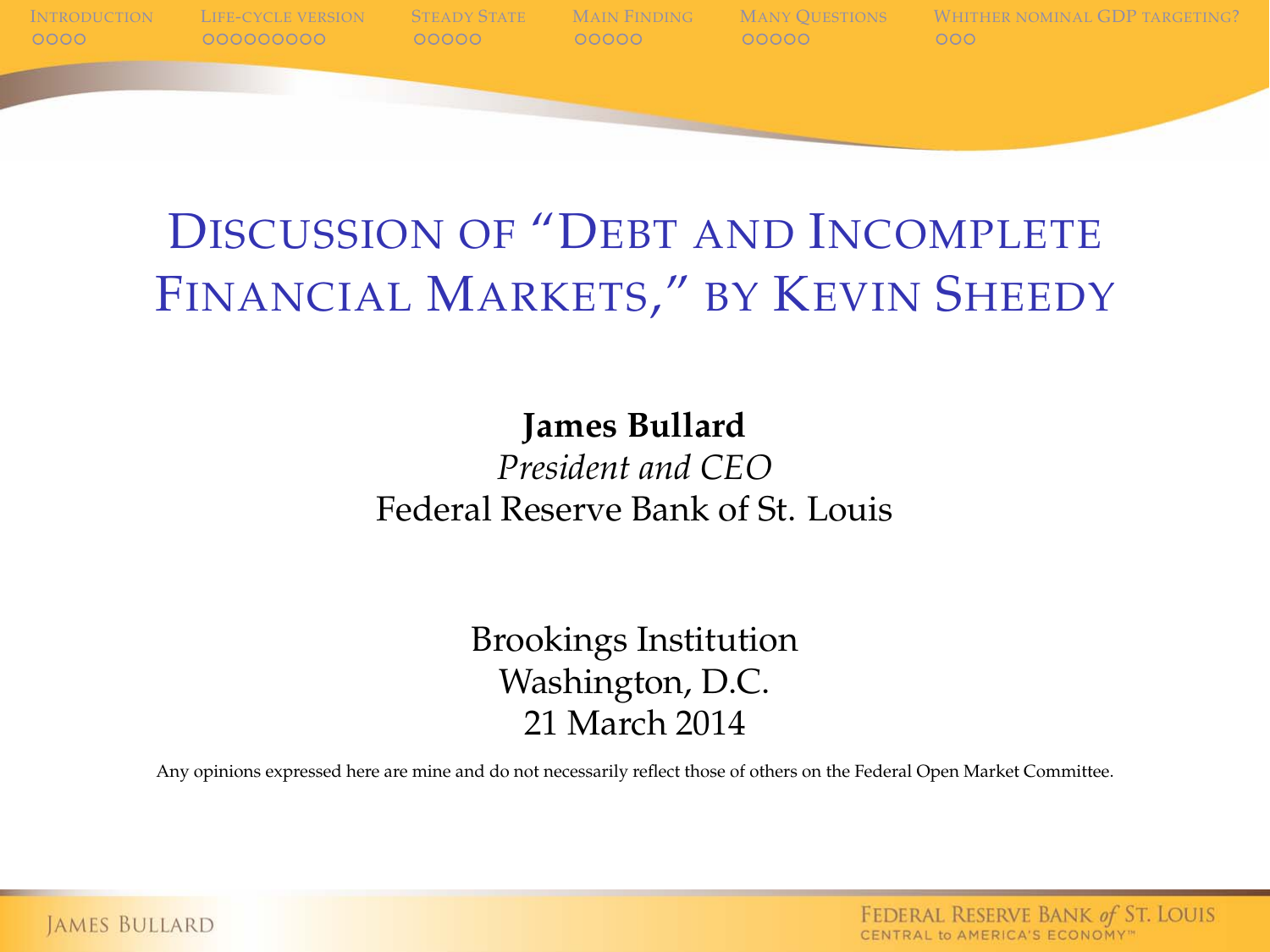

#### MONETARY POLICY RATIONALES

- Leading rationale: "Sticky price friction prevents the market solution from being fully optimal."
- <span id="page-1-0"></span>Associated policy advice: "Keep prices stable along a price level path."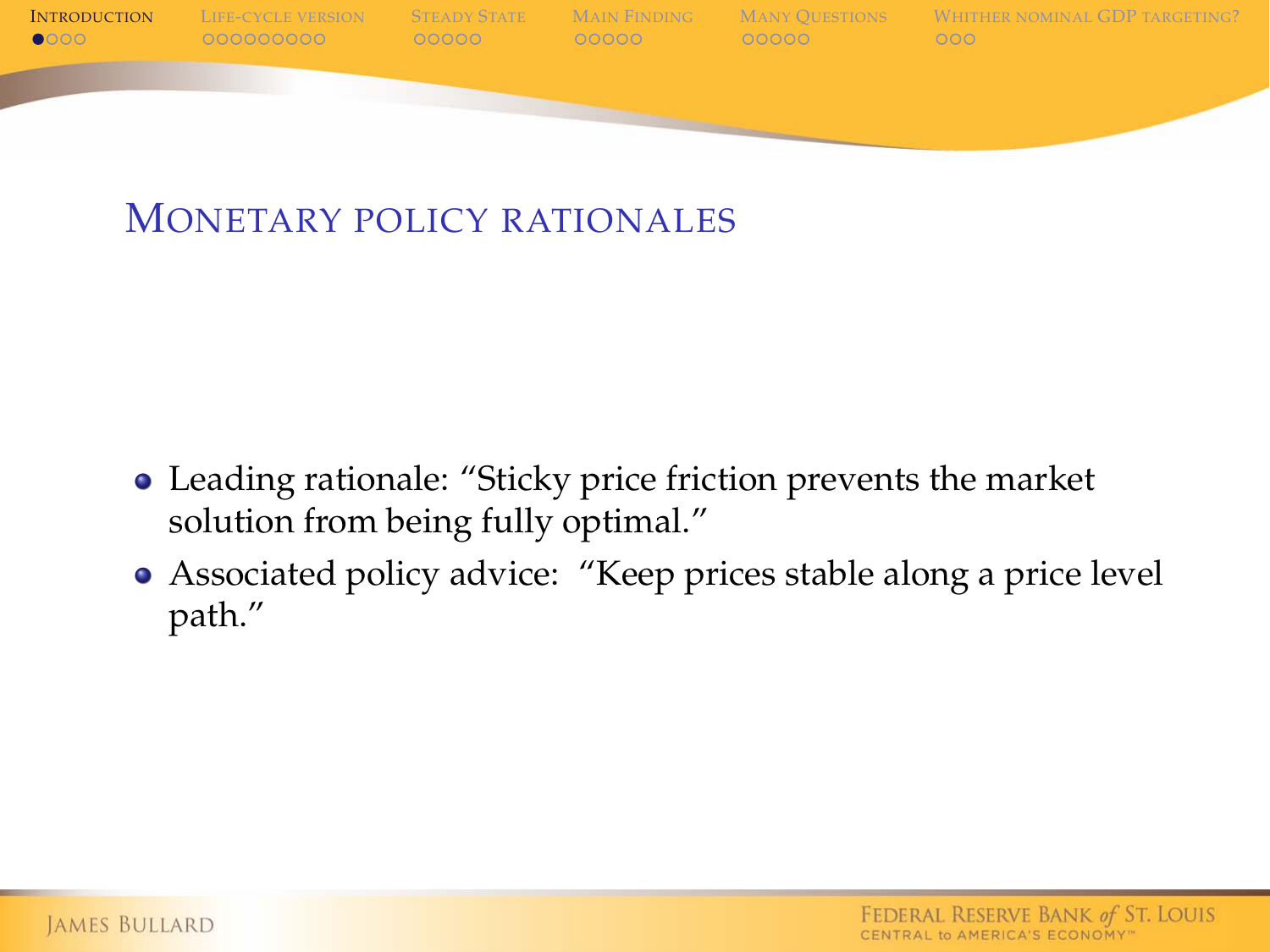

#### AN ALTERNATIVE MONETARY POLICY RATIONALE

- An alternative rationale: "Non-state contingent nominal contracting friction keeps the market solution from being fully optimal."
- Associated policy advice: "Move the price level counter-cyclically in response to aggegate income shocks."
- *This advice is quite different in nature!*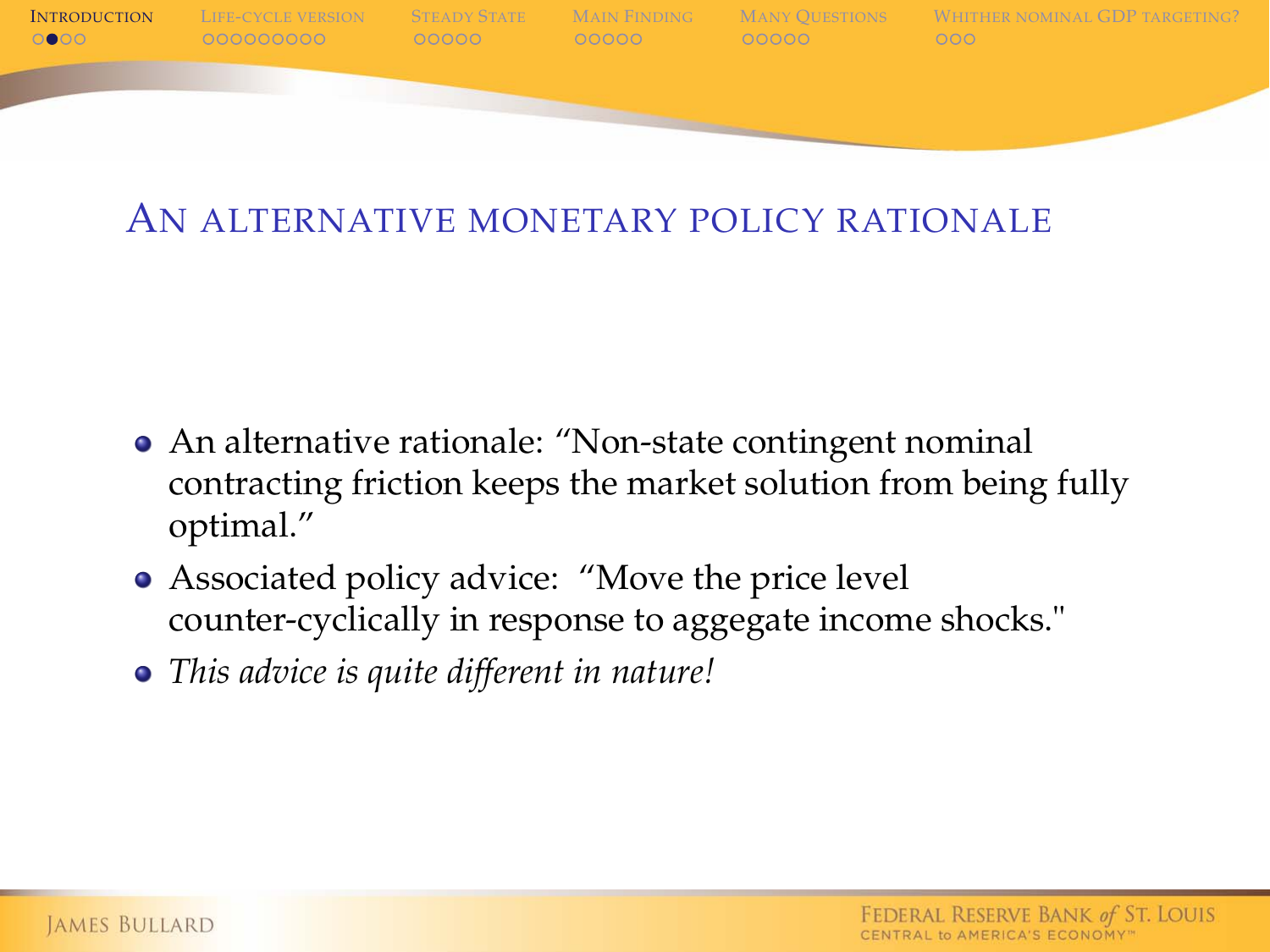

NICE PAPER

- This is a very nice paper that lays out considerable intuition for the alternative rationale.
- *Prof. Sheedy has set the standard for future analyses in this area.*
- The paper includes commentary on an extensive related literature.
- The paper also includes a tug-of-war between sticky prices and non-state contingent nominal contracting.
	- In a calibrated model with both frictions present, the non-state contingent nominal contracting friction is the more salient for policymakers.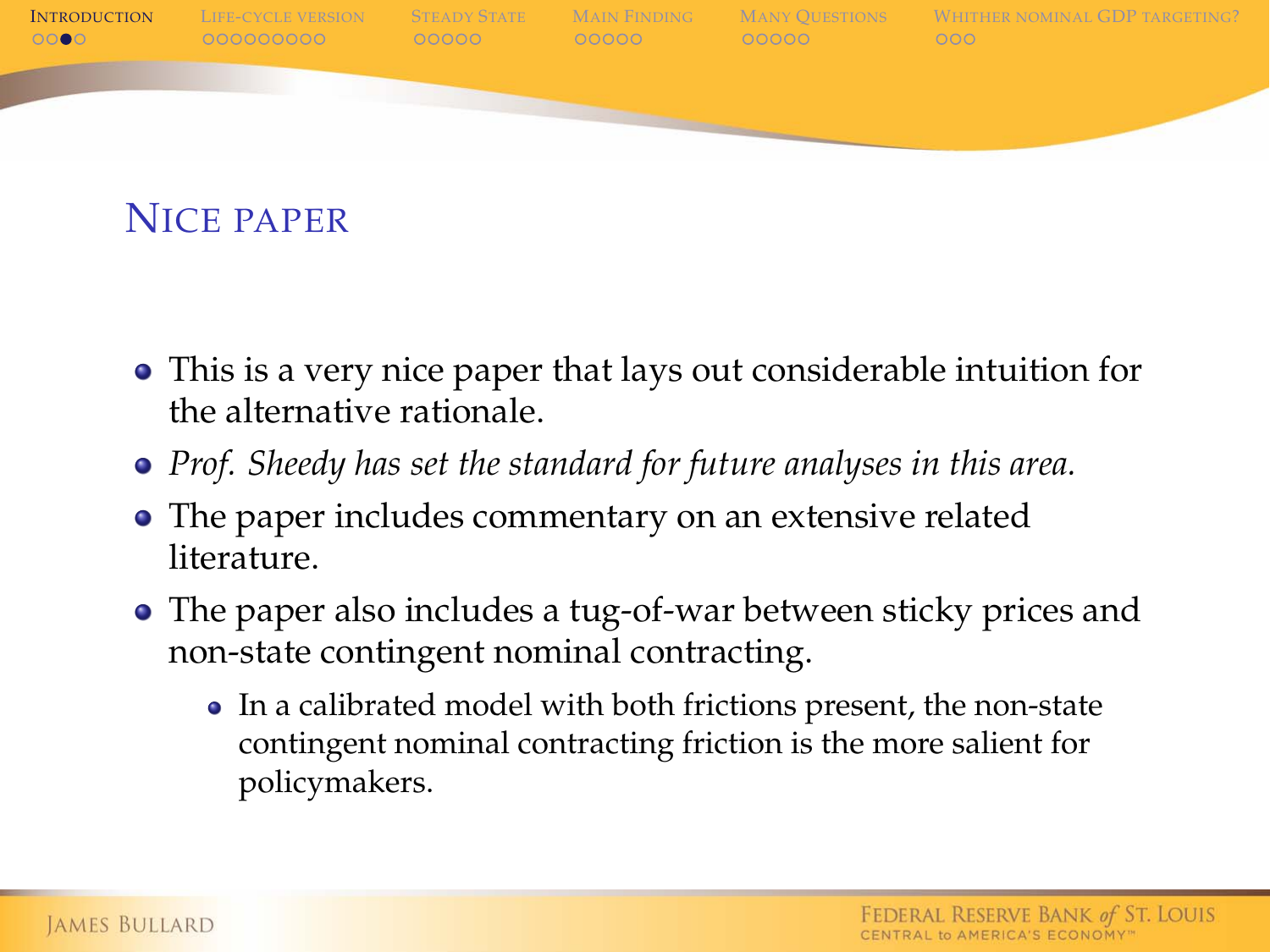

#### THREE QUESTIONS

- I will organize my discussion around three questions.
	- The model seems "special." Would these results hold in a general equilibrium life-cycle model with many heterogeneous participants in a large private credit market?
		- *Tentatively, yes.*
	- What are some of the key questions on which future research in this area should focus?
	- Whither nominal GDP targeting?
		- *The paper has much to say in framing the debate on the wisdom of nominal income targeting.*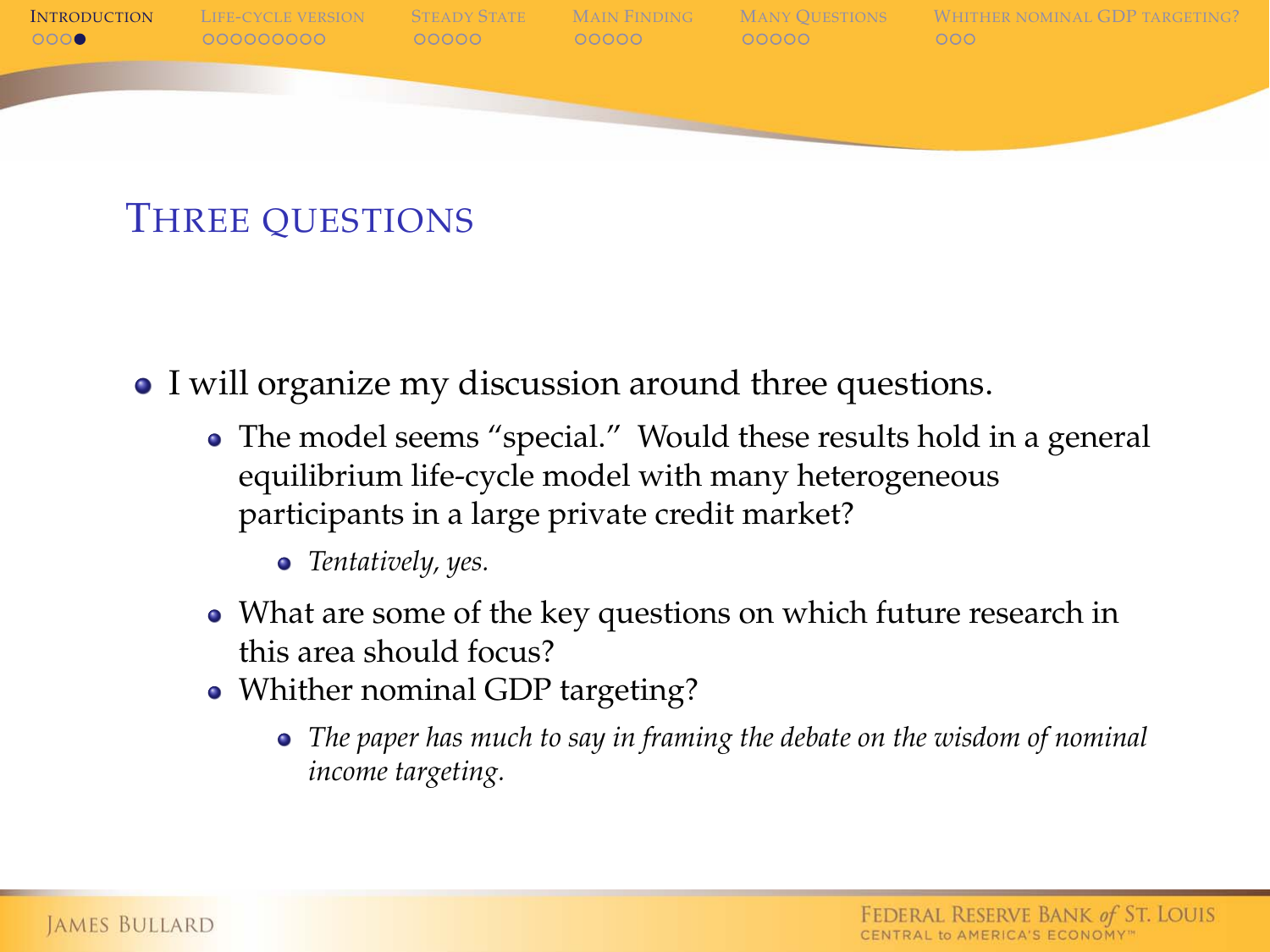

## A More Realistic Version

<span id="page-5-0"></span>JAMES BULLARD

FEDERAL RESERVE BANK of ST. LOUIS<br>CENTRAL to AMERICA'S ECONOMY"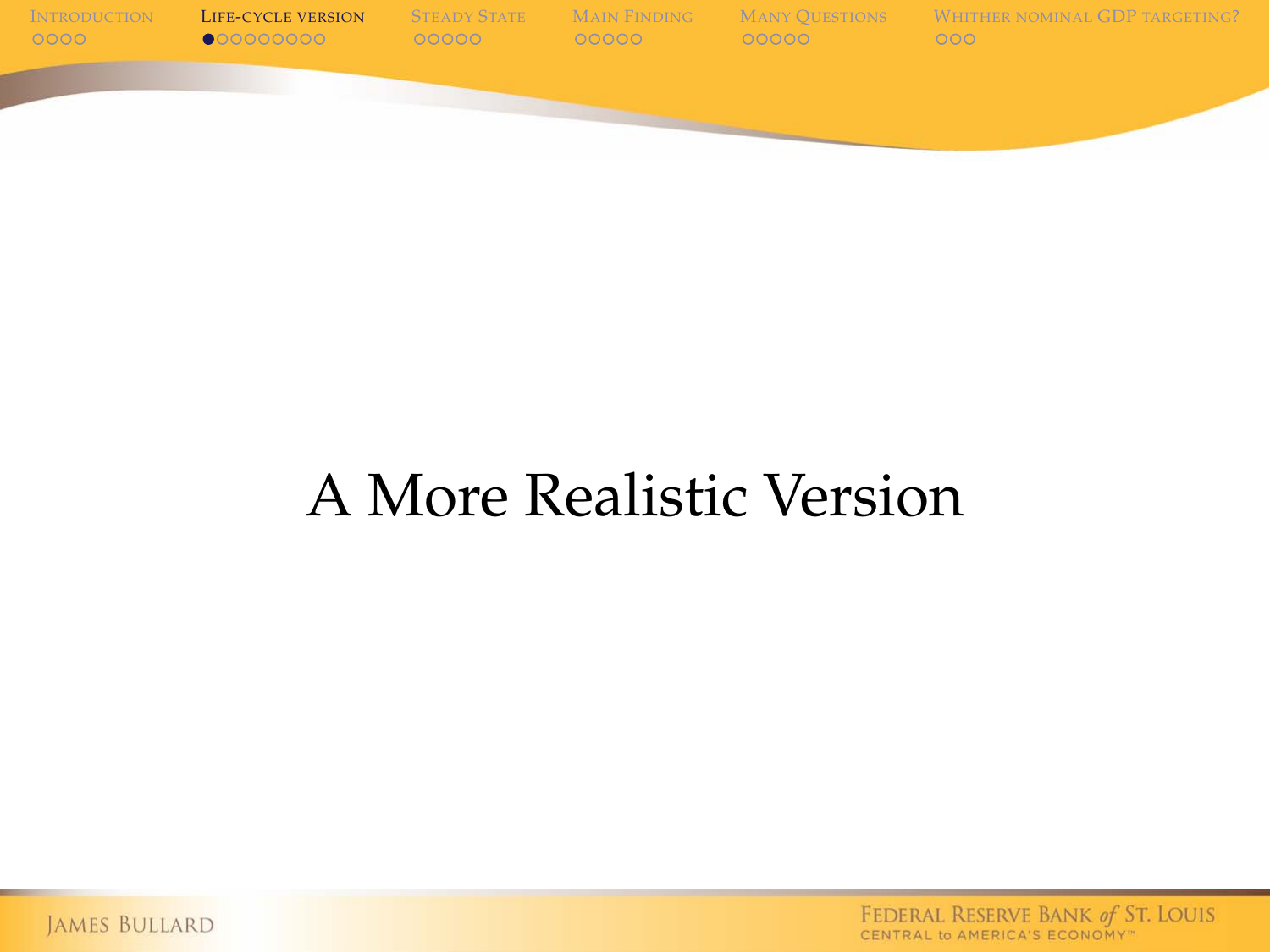

#### IS THE MODEL SPECIAL?

- The Sheedy model has two types of households, relatively impatient and relatively patient.
- Since there are just two types of agents, there is only one set of marginal conditions that requires "repair."
- The policymaker has just one tool, the price level, which neatly fixes the marginal conditions.
- Question: Would the results carry over to a more realistic environment with more heterogeneity in the private credit market?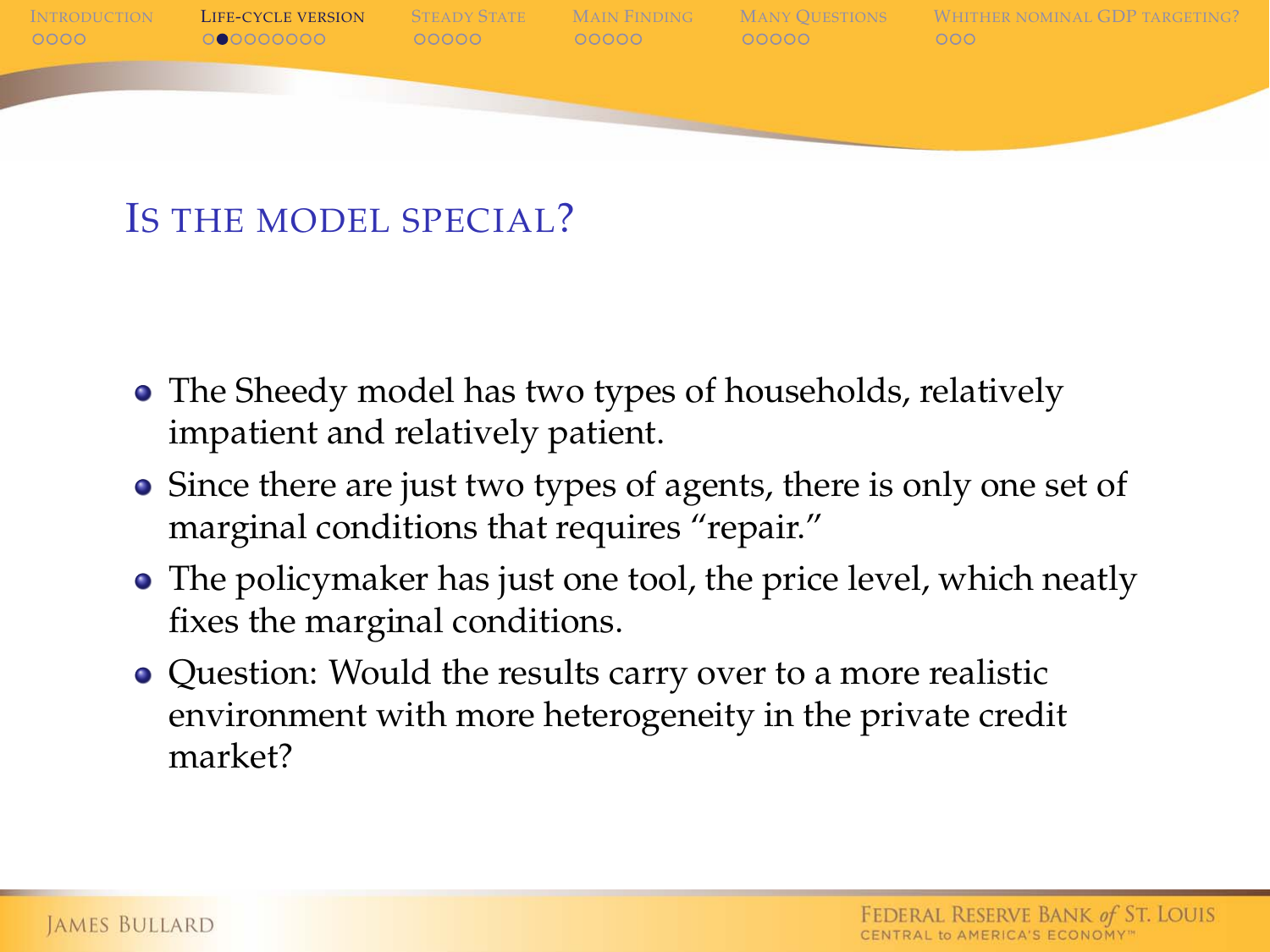

#### LIFE-CYCLE VERSION

- To investigate: Consider a stripped-down, endowment general equilibrium life-cycle economy.
- I will describe a "quarterly" specification, with households living 241 periods.
	- The odd number of periods provides a "middle" period at which life-cycle income peaks.
- Interpretation: Cohorts begin participation in the economy at age 20, die at age 80, and are most productive in the middle period, age 50.
	- See Sheedy (2013) for an analysis of a three-period model.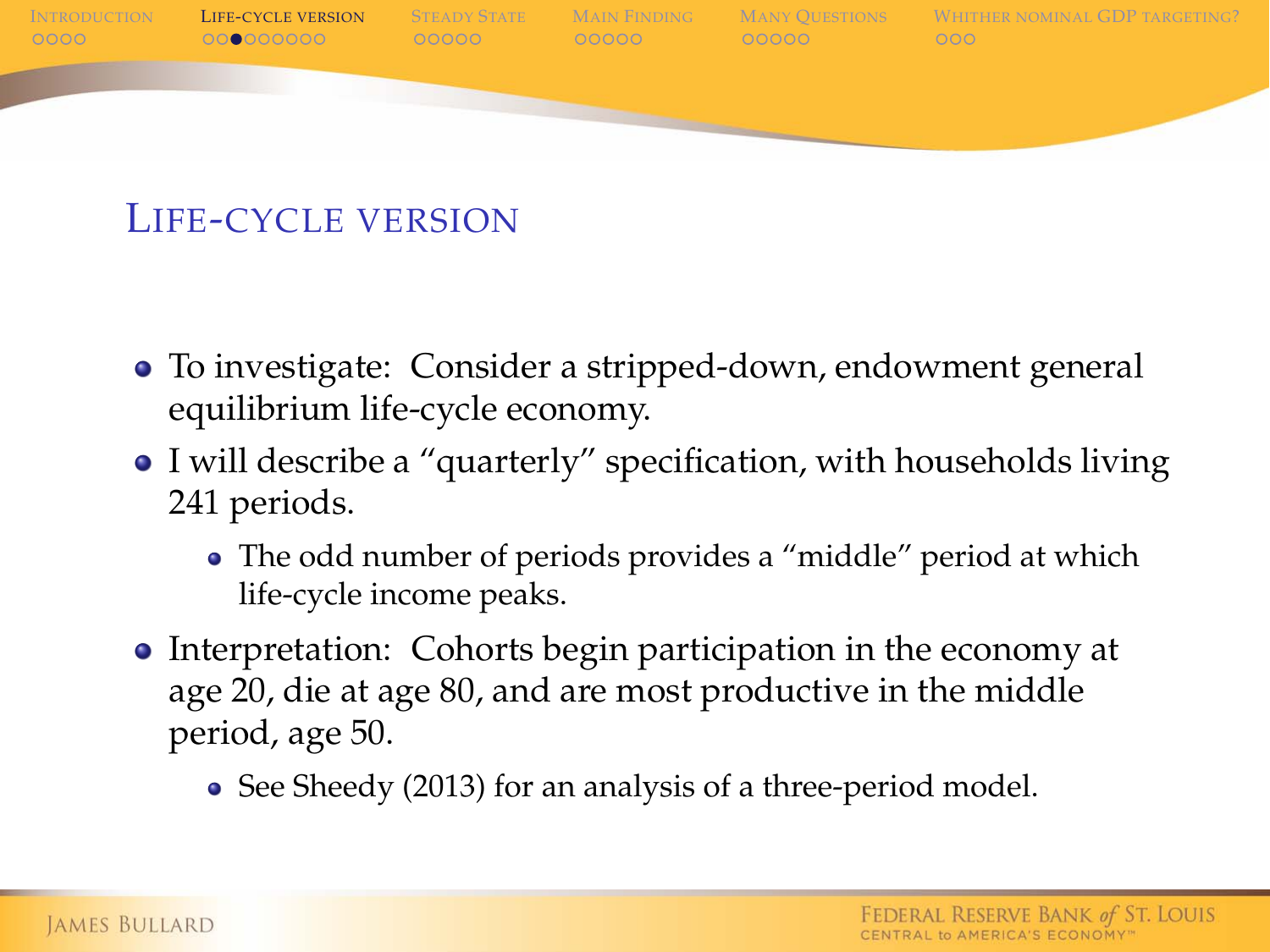

#### KEY FRICTION

- Sheedy: *Loans are dispersed and repaid in the unit of account—that is, in nominal terms—and are not contingent on income realizations.*
	- Other assumptions I am making: Within-cohort agents are identical, no population growth, inelastic labor supply, time-separable log preferences, no discounting, no capital, no default, flexible prices, no borrowing constraints, no government other than the central bank.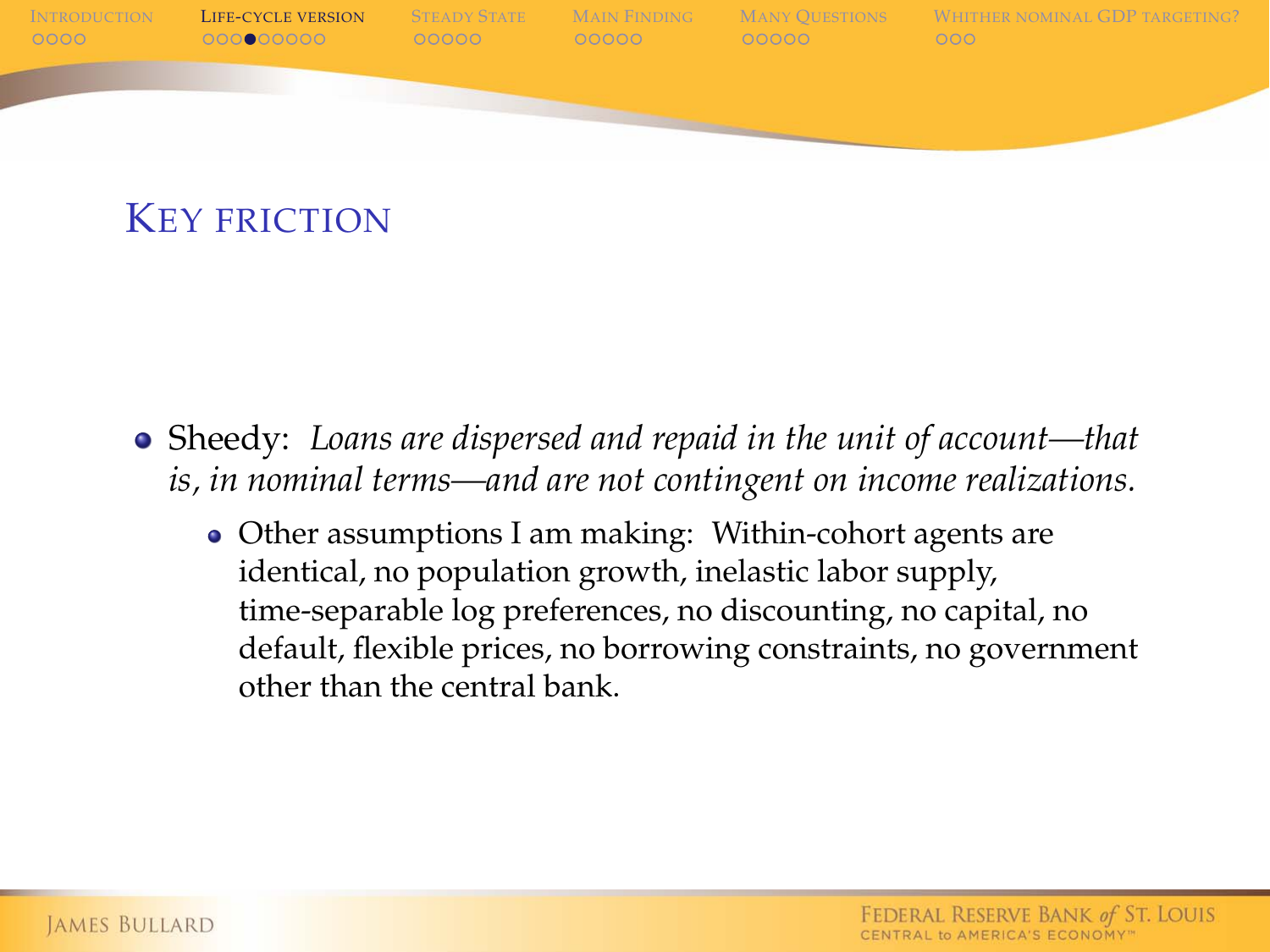

#### LIFE-CYCLE PRODUCTIVITY

- All agents are endowed with an identical productivity profile over their lifetime.
- The profile begins at zero, rises to a peak at the middle period of life, and then declines to zero.
- Agents can sell productivity units in the labor market at the competitive wage.
- The productivity profile is symmetric.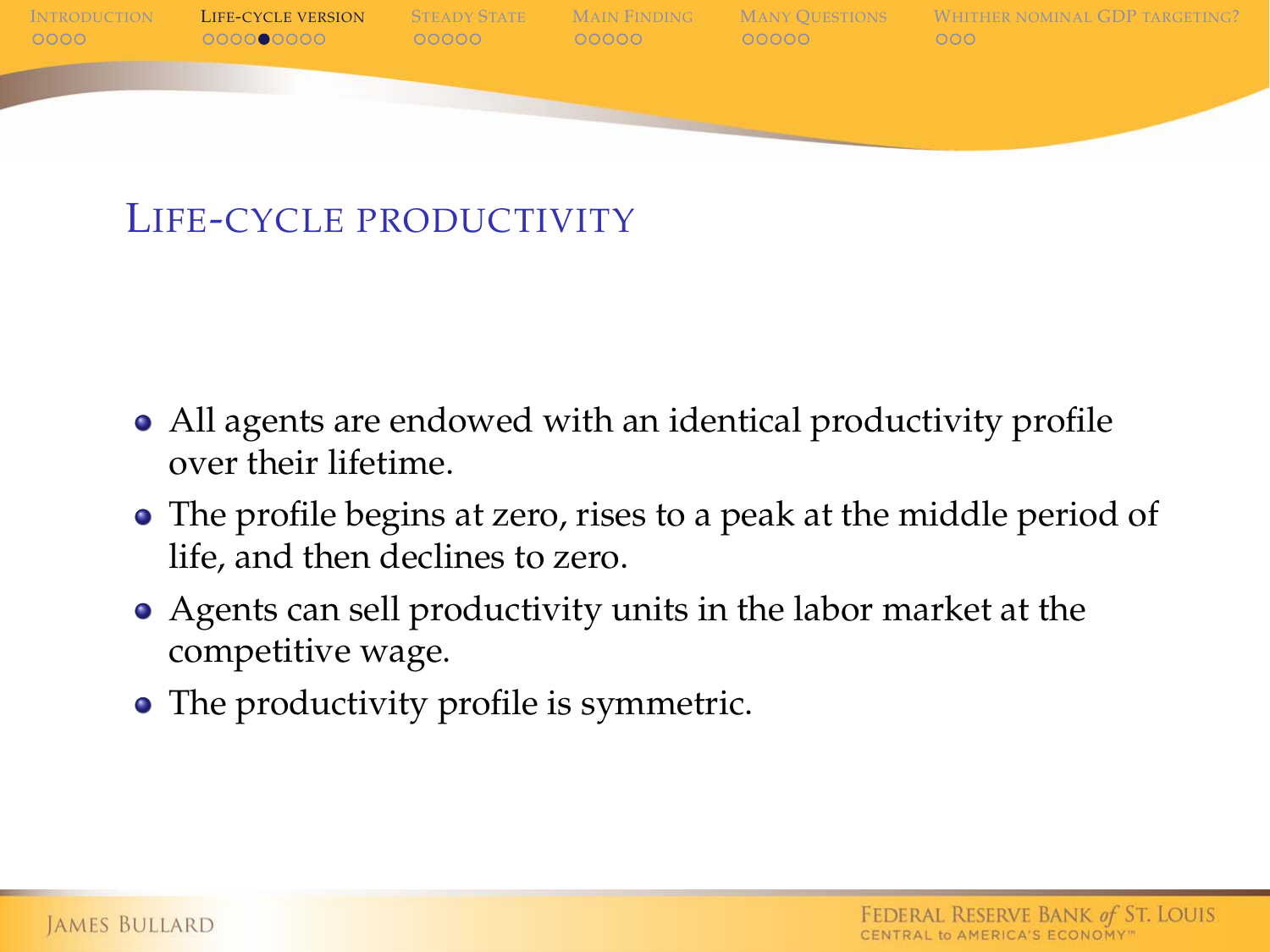

#### LIFE-CYCLE INCOME PROFILE



FIGURE: A schematic life-cycle income profile of a typical household. About 50 percent of the households earn 75 percent of the income.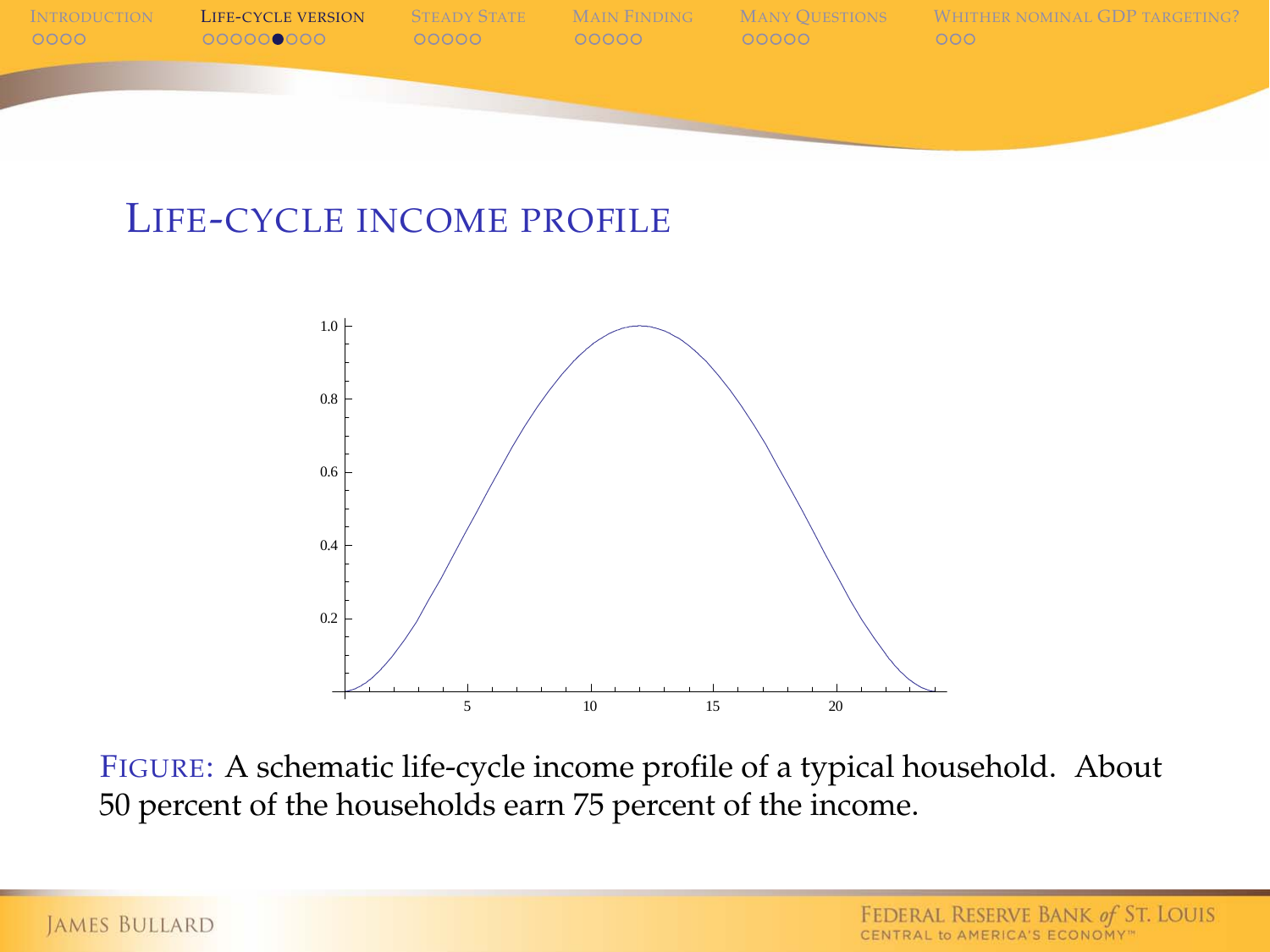

#### AGGREGATE SHOCKS

- Sheedy: *The only source of uncertainty is an aggregate shock.*
- Accordingly, assume the real wage is exogenous and grows at gross rate  $\lambda(t)$ , where we think of  $\lambda(t)$  as near unity and

$$
\lambda(t) = \begin{cases}\n\lambda^H & w.p. & 1/3 \\
\lambda & w.p. & 1/3 \\
\lambda^L & w.p. & 1/3\n\end{cases}
$$

and  $\lambda^H \ge \lambda \ge \lambda^L$  and where  $\lambda = \left(\lambda^H + \lambda^L\right)/2$ .

- Thus, the mean growth rate of national income is  $\lambda$ .
- If  $\lambda^H = \lambda = \lambda^L$ , there is no uncertainty.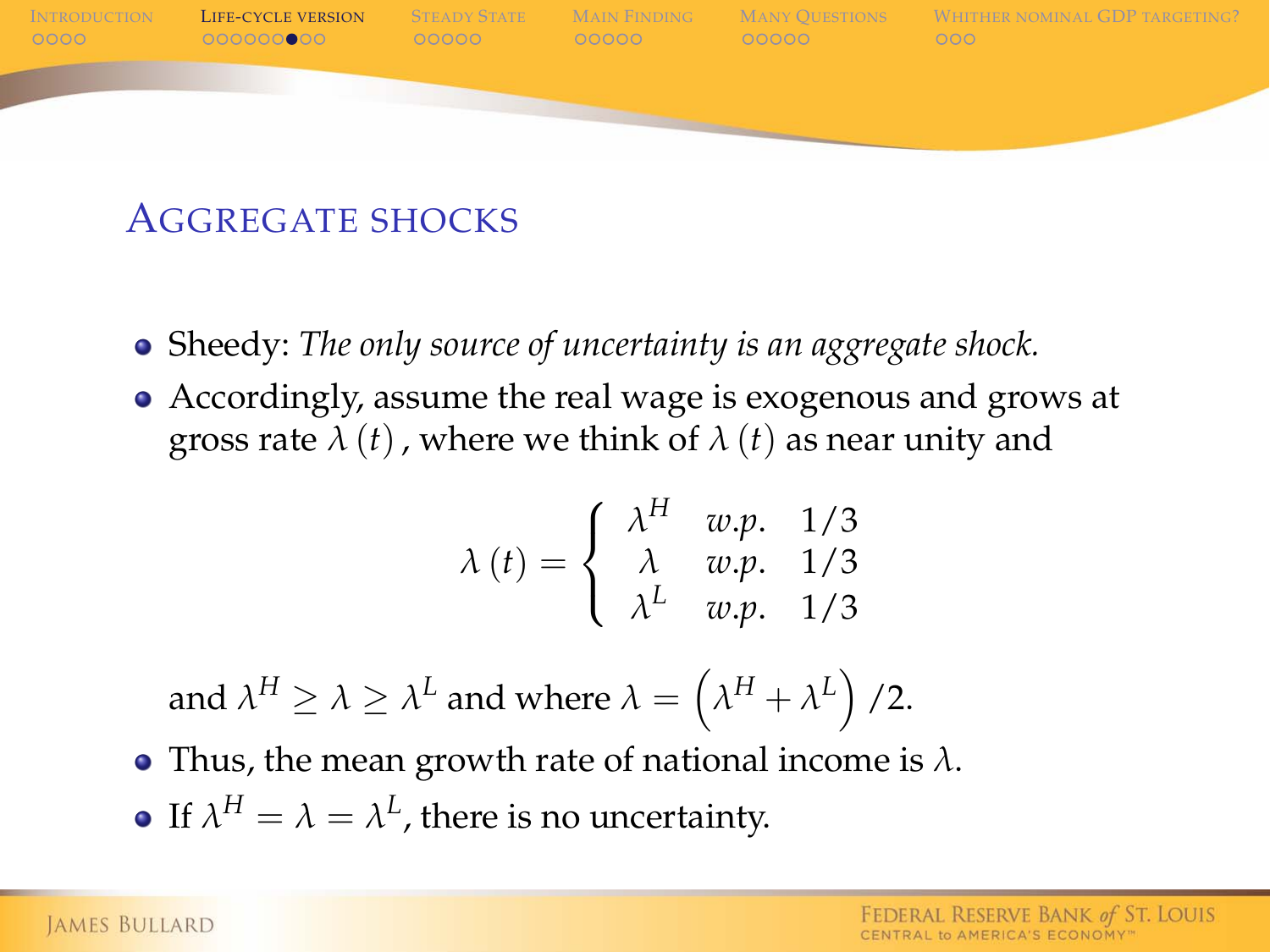

#### THE POLICYMAKER

- The policymaker completely controls the price level, which is a unit of account in this model.
- To see a two-period example along this line, see Evan Koenig (2013, *IJCB*).
- The within-period timing protocol is as follows: (1) nature chooses the growth rate, (2) policymaker chooses a price level, and (3) households make decisions to consume and save.
- For now, let's think of the policymaker choosing  $P(t) = 1 \forall t$ , "price stability."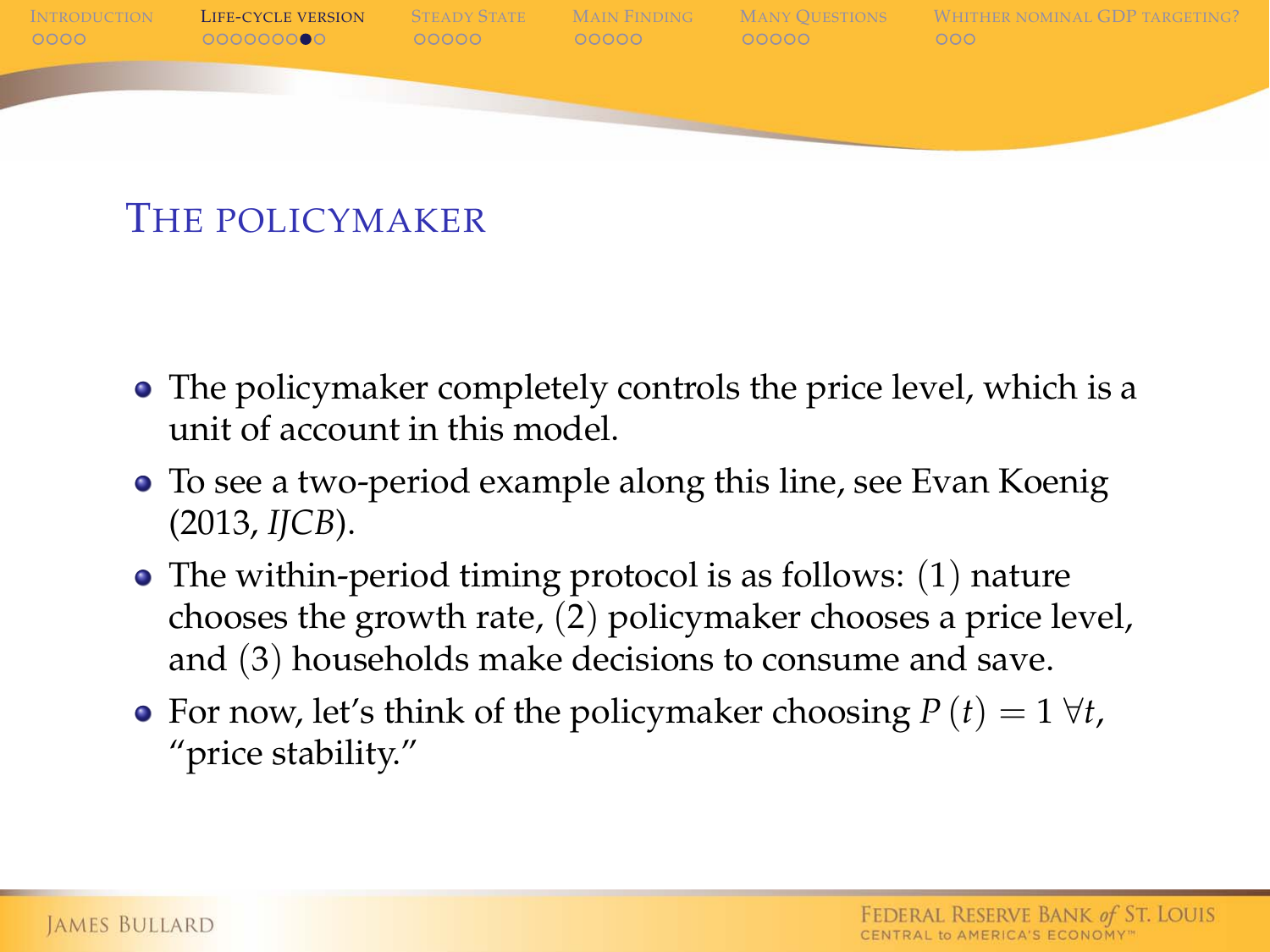

#### NATURE OF THIS ECONOMY

- The economy I have described has 241 different households, each with its own level of asset holding.
- To calculate the full stochastic equilibrium, in principle, one has to keep track of the evolution of the distribution of asset holdings over time.
- If there was no uncertainty, a non-stochastic steady state has interesting properties that fit well with the intuition offered by Prof. Sheedy.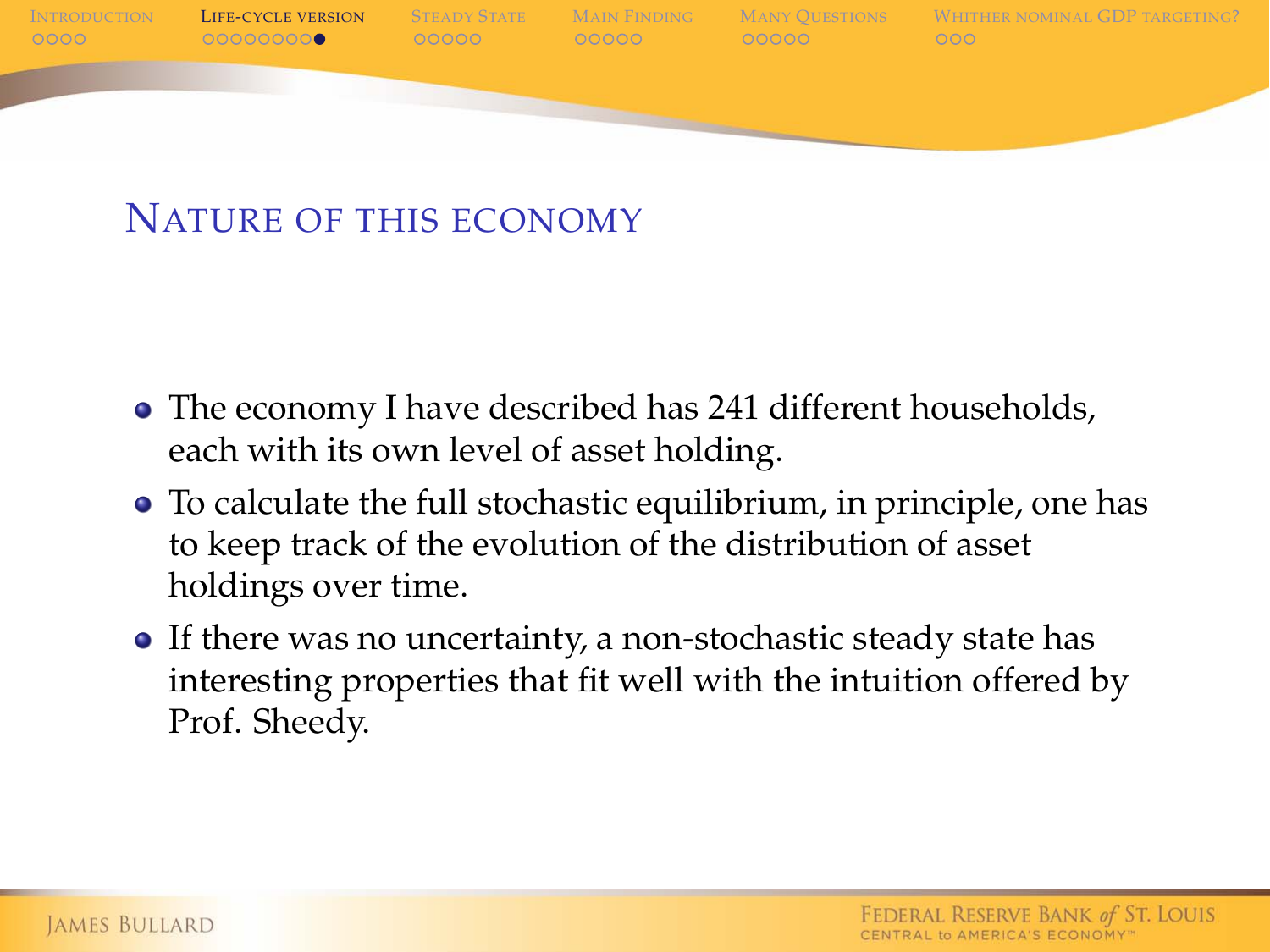

# Steady State

<span id="page-14-0"></span>JAMES BULLARD

FEDERAL RESERVE BANK of ST. LOUIS<br>CENTRAL to AMERICA'S ECONOMY"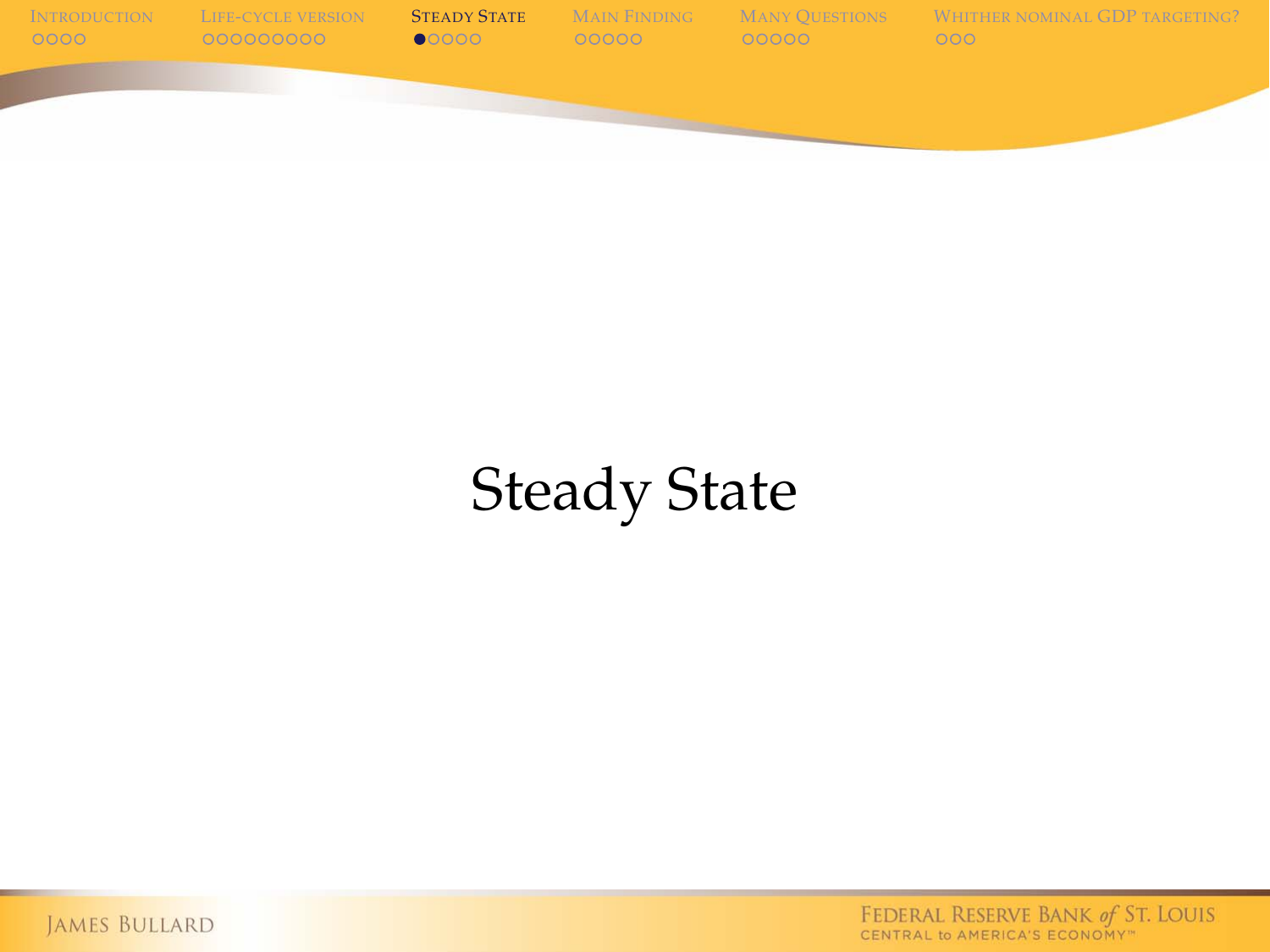

#### NON-STOCHASTIC STEADY STATE NET ASSET HOLDING



FIGURE: Schematic asset holding by cohort when the system is in a non-stochastic steady state. About 25 percent of the population holds about 75 percent of the assets.

#### **JAMES BULLARD**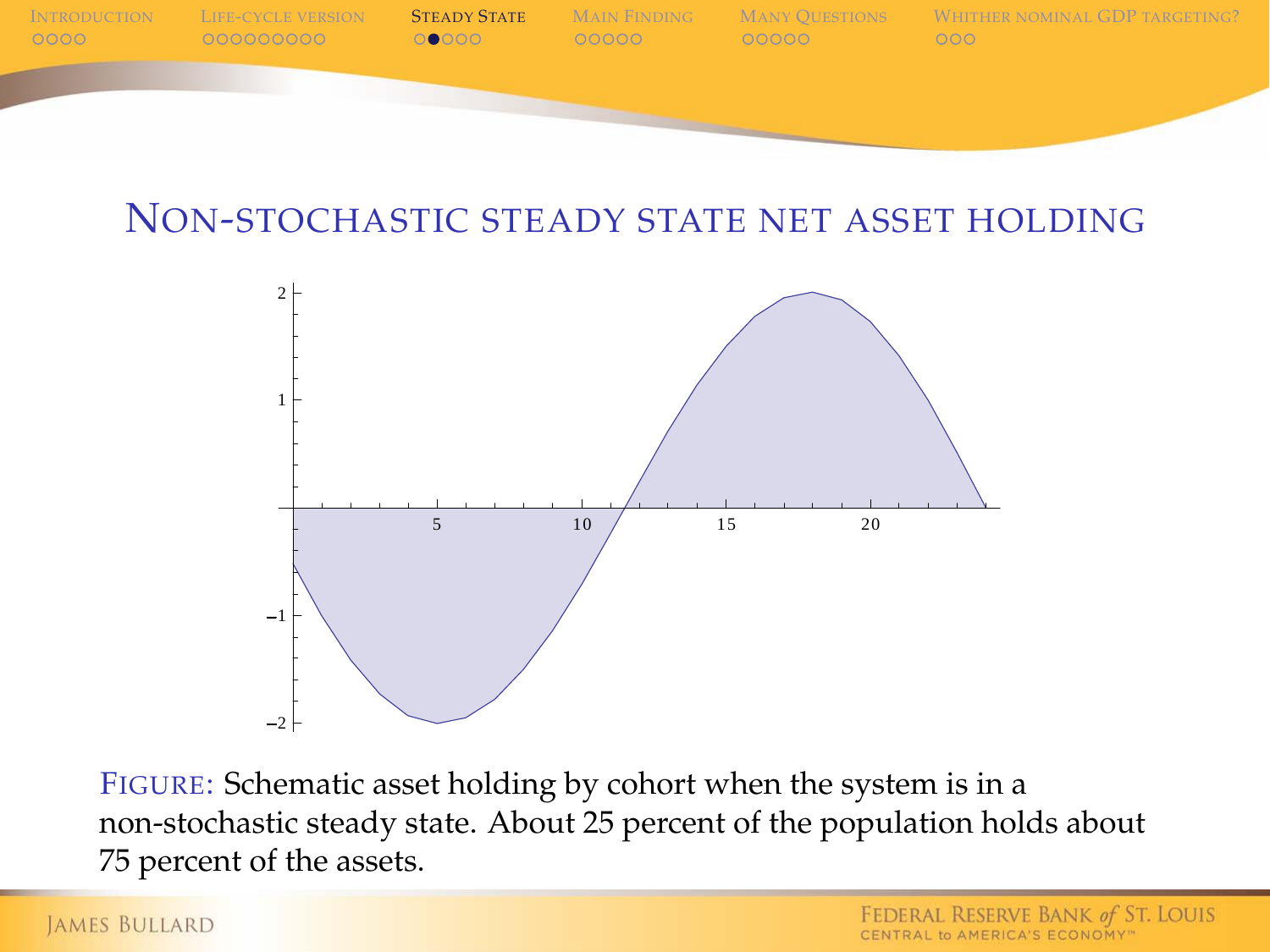

#### HOW LARGE ARE THESE MARKETS?

- According to Mian and Sufi (*AER*, 2011), the ratio of household debt to GDP was about 1.15 before the increase during the 2000s when it ballooned to 1.65
- In today's dollars, that would be about \$19.5 trillion to about \$28 trillion, comprised mostly of mortgage debt.
- Messing up these markets might be quite costly for the economy, so this friction could be quite important.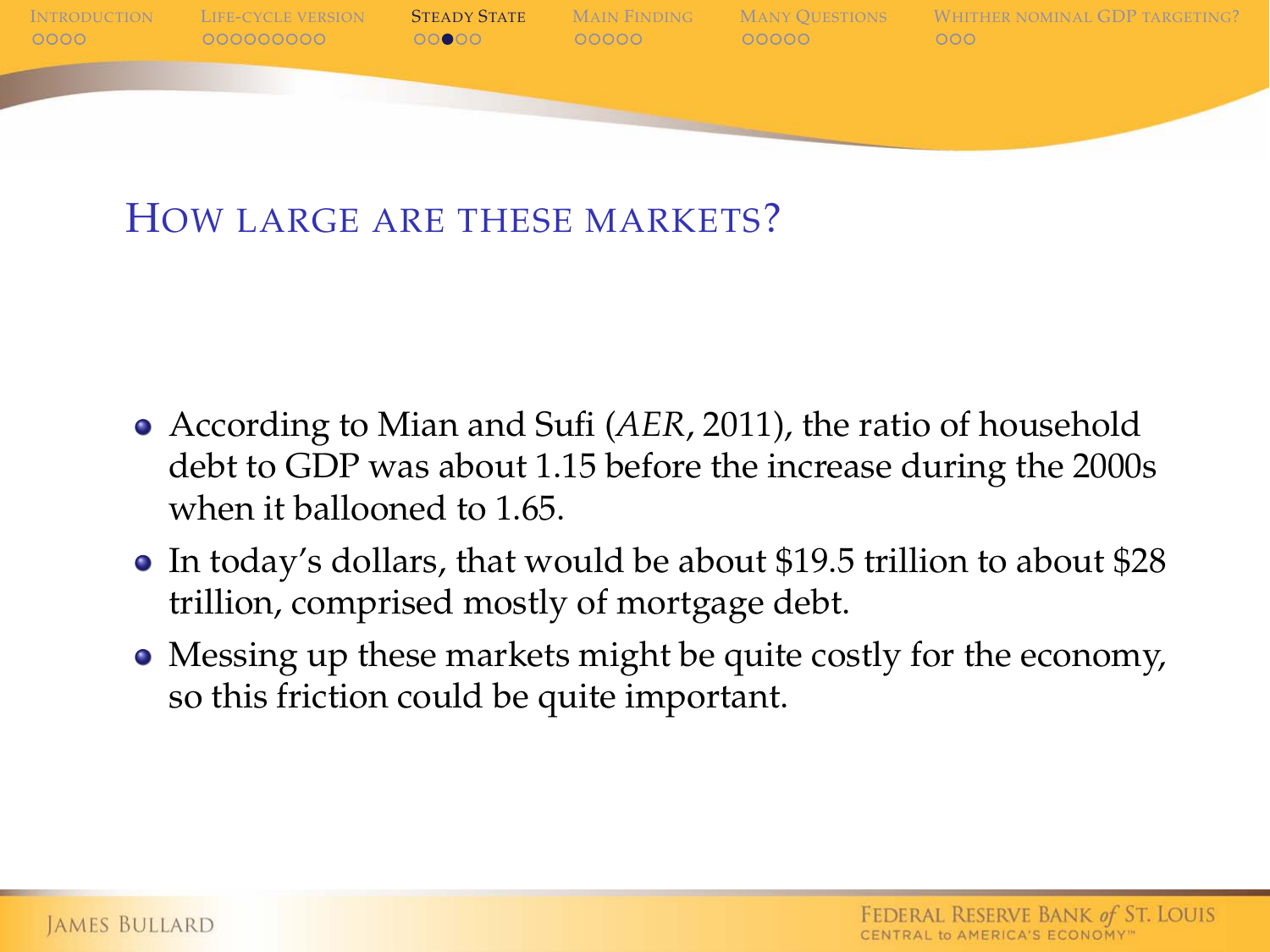

#### NON-STOCHASTIC STEADY STATE CONSUMPTION



FIGURE: Non-stochastic steady state consumption by cohort. The private credit market completely solves the point-in-time income inequality problem.

**JAMES BULLARD**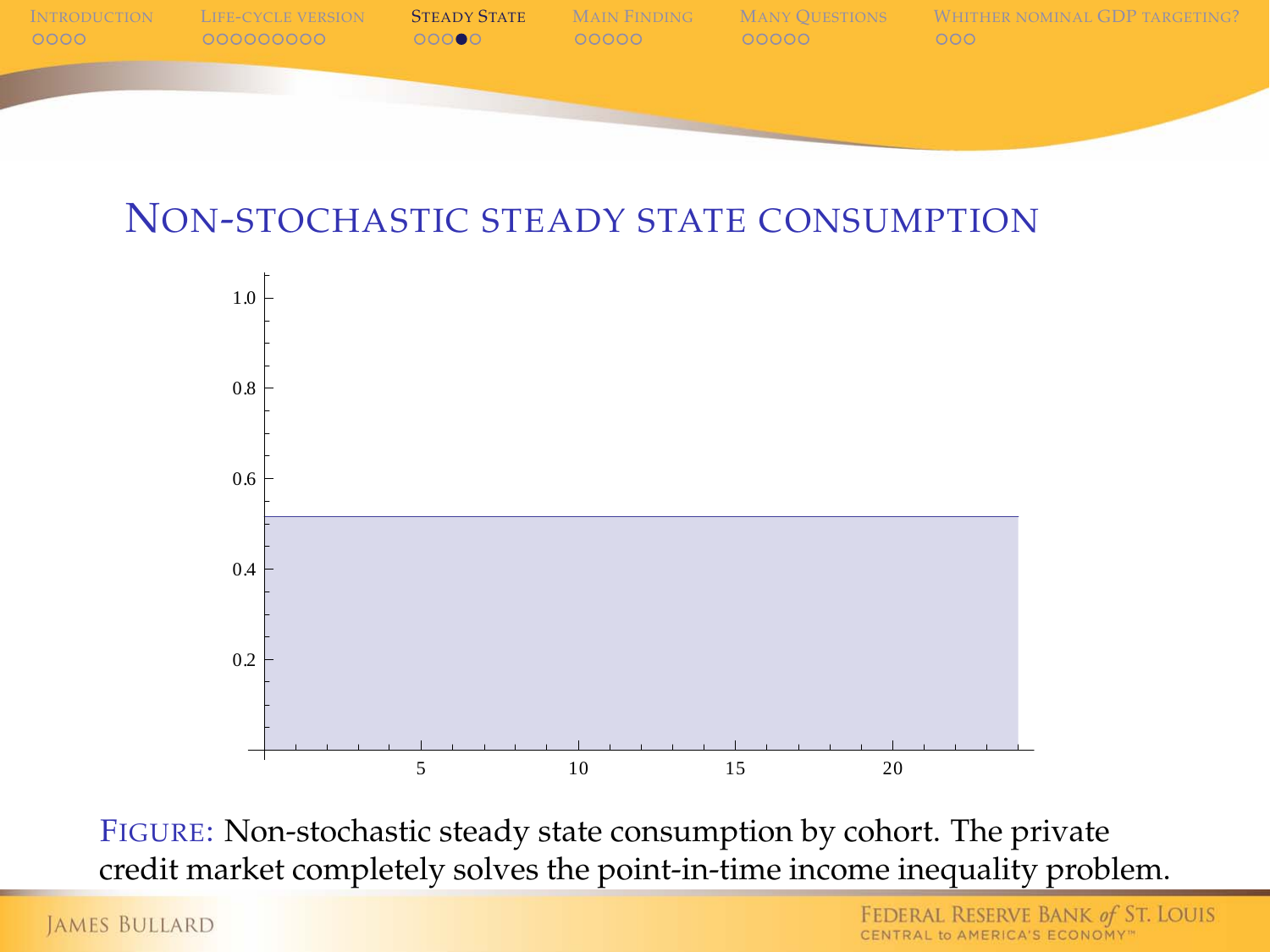

#### KEY FEATURE OF THE NON-STOCHASTIC STEADY STATE

By careful choice of assumptions, the general equilibrium gross one-period real interest rate is equal to the gross real output growth rate in the steady state; that is,

$$
R=\lambda.
$$

- This value for the real interest rate effectively means that all income earned within a period is divided equally among all participants alive in the economy at that time.
	- *Prof. Sheedy's excellent intuition: This means all households have an "equity share" in the economy.*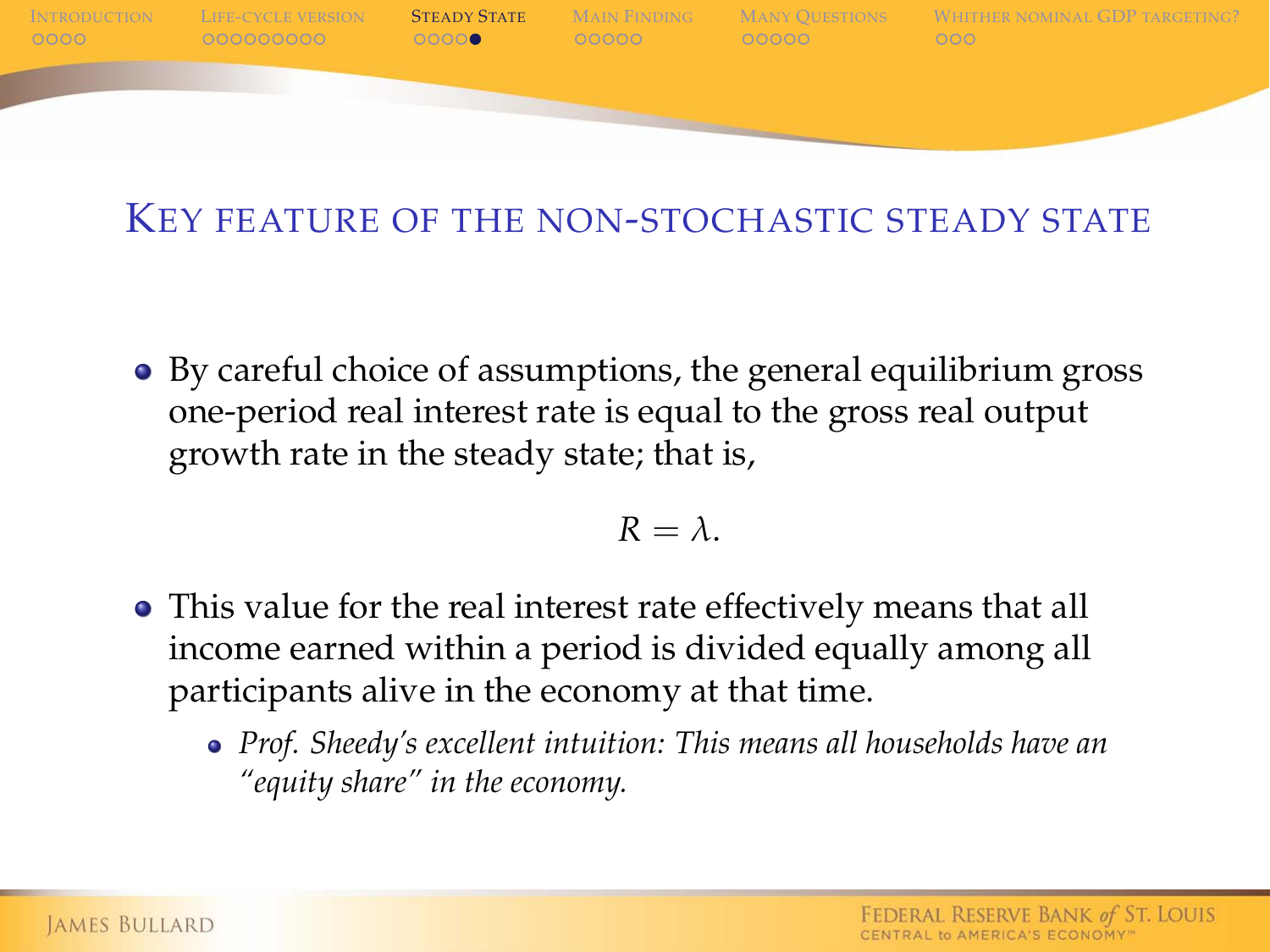

# Main Finding

<span id="page-19-0"></span>JAMES BULLARD

FEDERAL RESERVE BANK of ST. LOUIS<br>CENTRAL to AMERICA'S ECONOMY"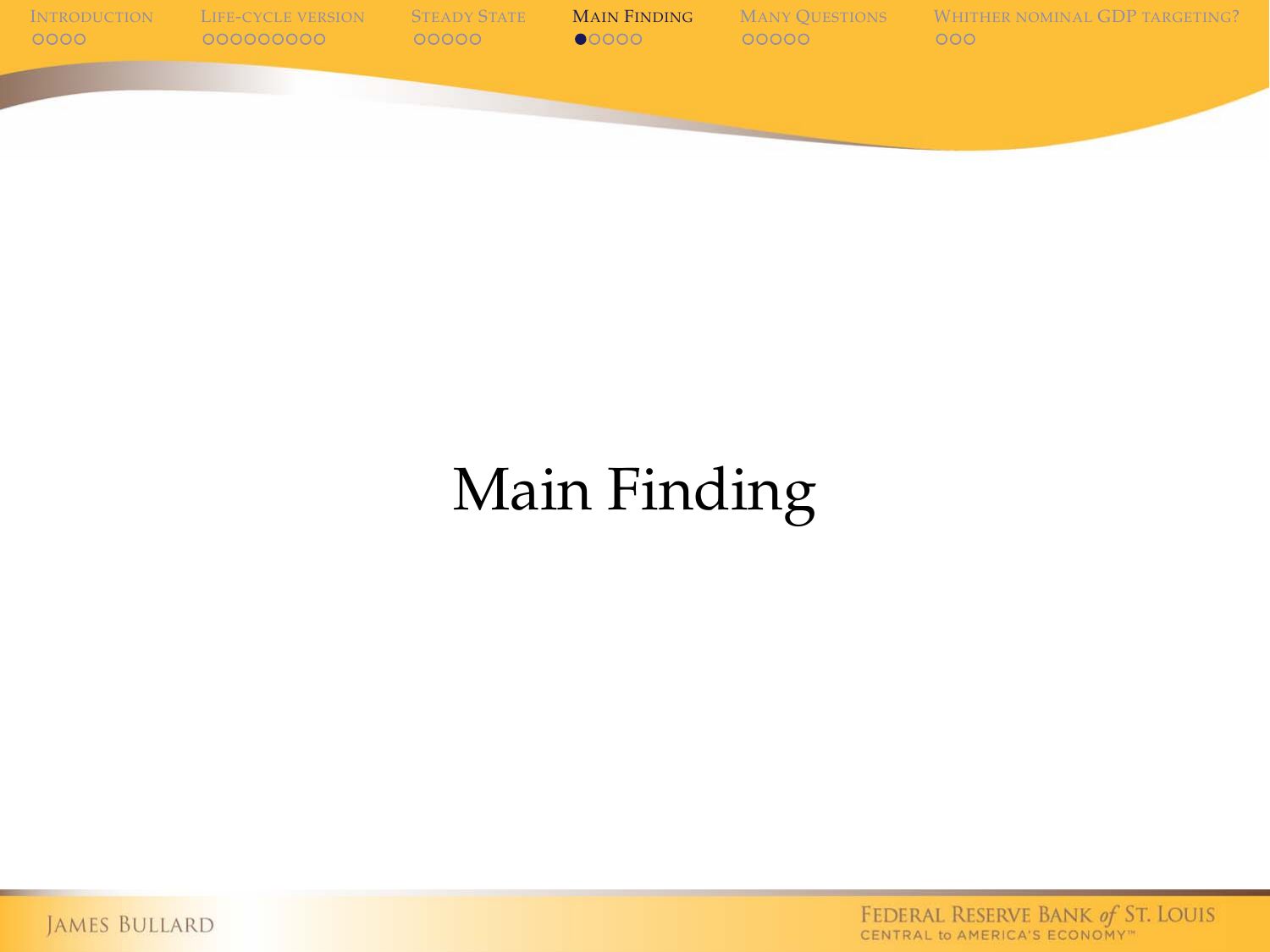

#### THE STOCHASTIC CASE

- Now allow aggregate shocks, maintaining the price stability policy  $P(t) = 1 \forall t$ .
- State-contingent loan contracts are ruled out by assumption.
- When there is a shock, consumption will now be allocated unevenly across households alive at date *t*.
- To bear risk appropriately across the economy's participants, the price level policy should produce something like an "equity share" of any surprise movements in income.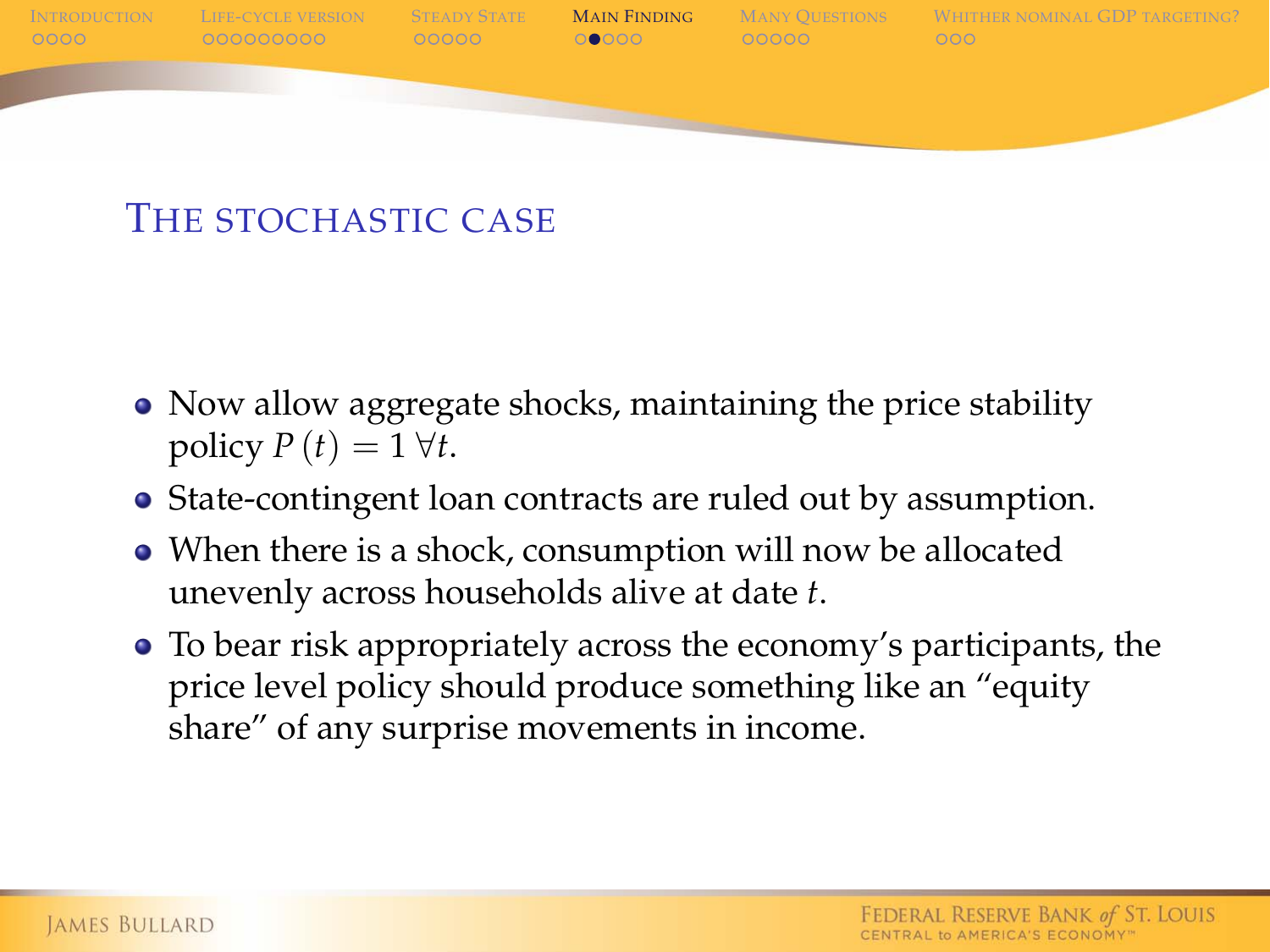

#### COUNTER-CYCLICAL PRICE LEVEL POLICY

In the three-period version, the gross real interest rate *R* that prevails between dates  $t$  and  $t + 1$  is:

$$
R = \frac{P(t+1)}{P(t)} \frac{w(t+1)}{w(t)}.
$$
 (1)

- Take  $P(t) = 1$  and  $w(t) = 1$  as given, allow nature to choose a rate of growth of real wages (and hence national income), and then let the policymaker choose  $P(t+1)$  to make  $R = \lambda$ , the average growth rate in the economy.
- **•** If growth is high,  $P(t+1) < 1$ , which is a decrease in the price level—hence policy is "counter-cyclical."
	- *This policy is "real interest rate smoothing," as R never moves in response to shocks.*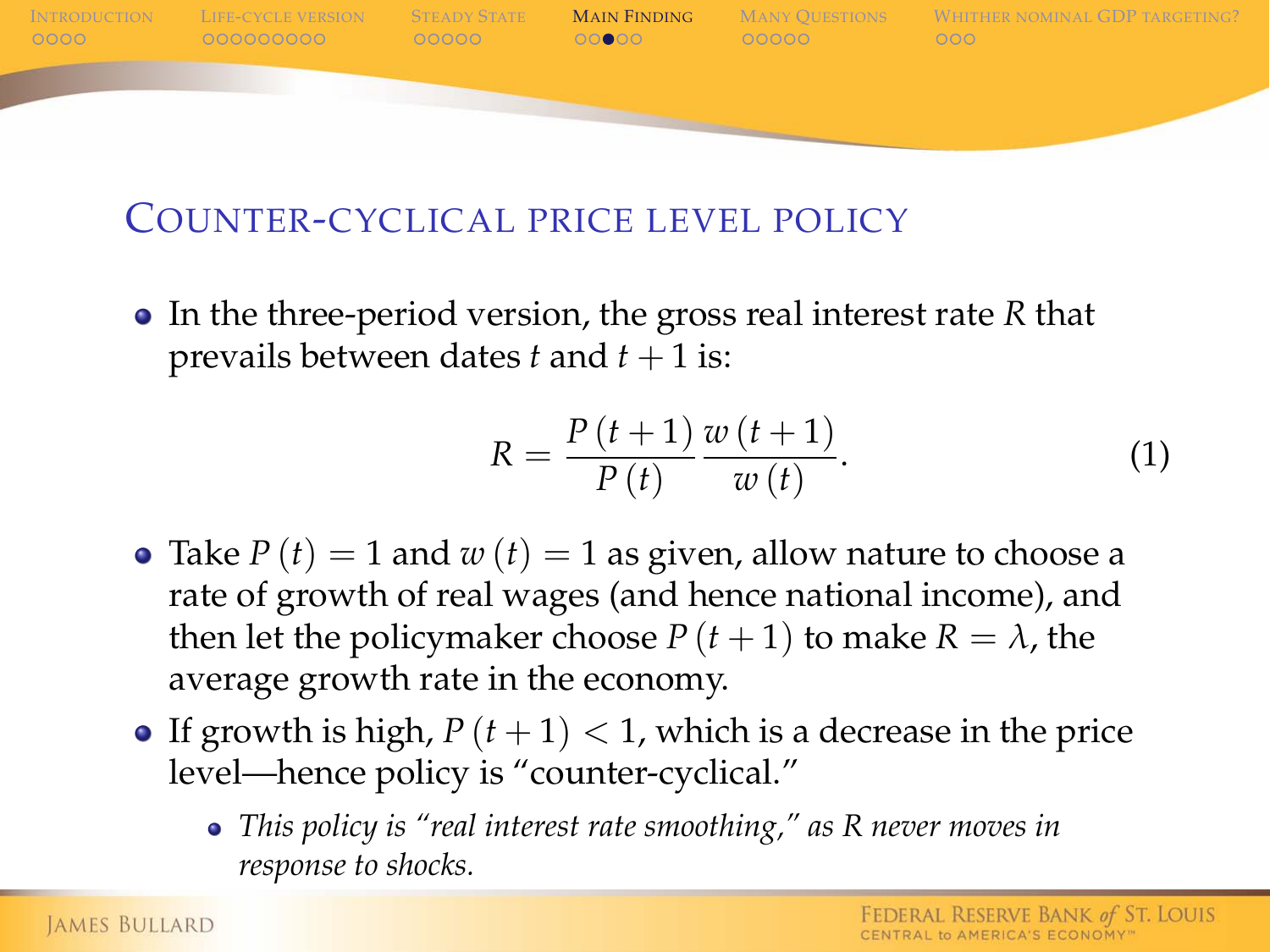

### EQUITY SHARES

- This (perfectly credible) policy will again cause all consumption available in the economy at date *t* to be split evenly between living households.
- If there is more income than expected, all get more to consume, or if there is less income than expected, all get less.
	- *Everyone bears the risk of real income shocks equally—the "equity share" contract.*
- Because shocks have a simple structure in this example, this policy also works for the 241-period model.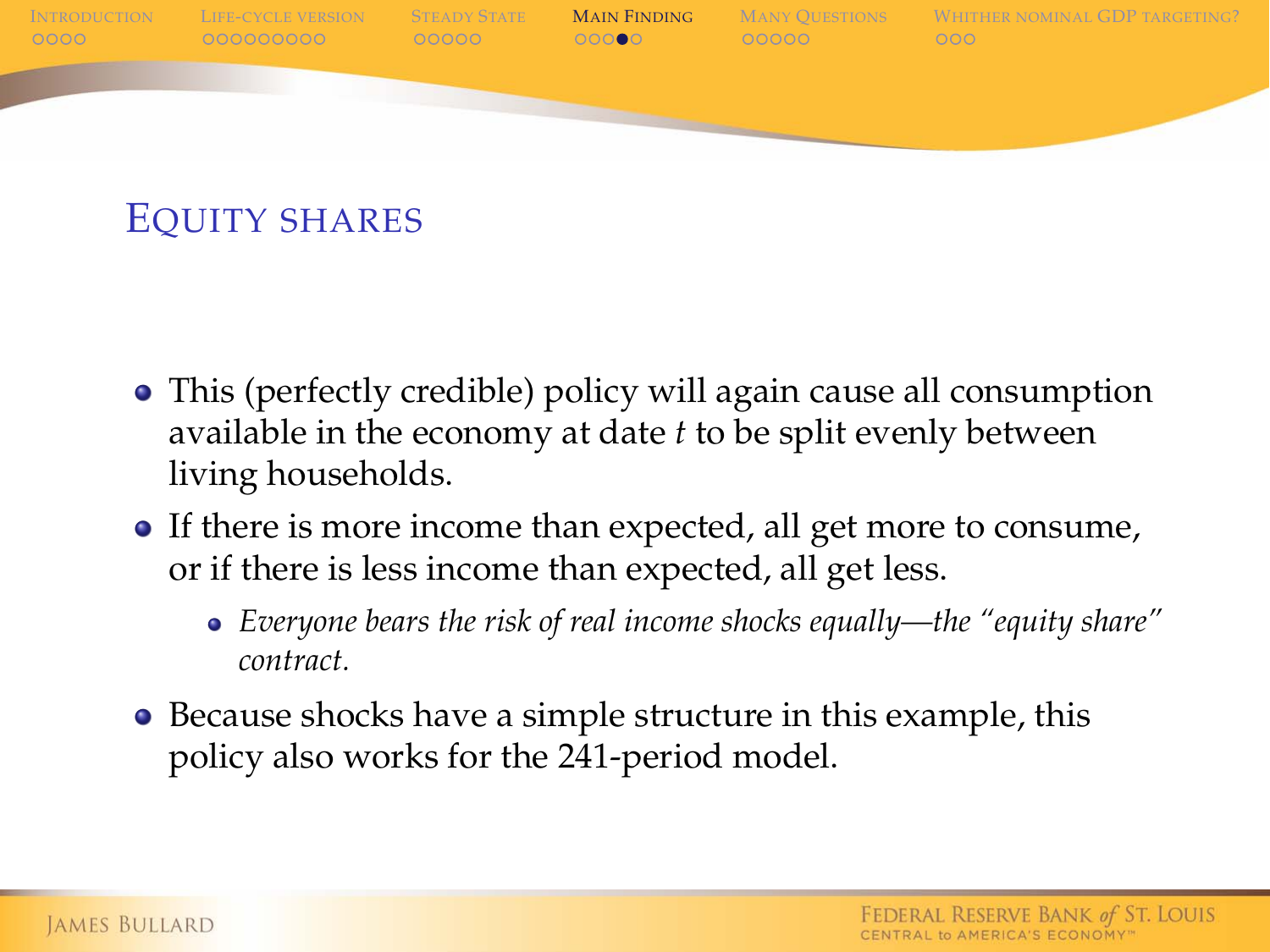

- The bottom line: *Versions of the key result presented in this paper may also hold in a wide class of general equilibrium life-cycle economies with many different participants in the private credit market.*
- This is encouraging for this line of research.
- Still, there are many questions ...

BOTTOM LINE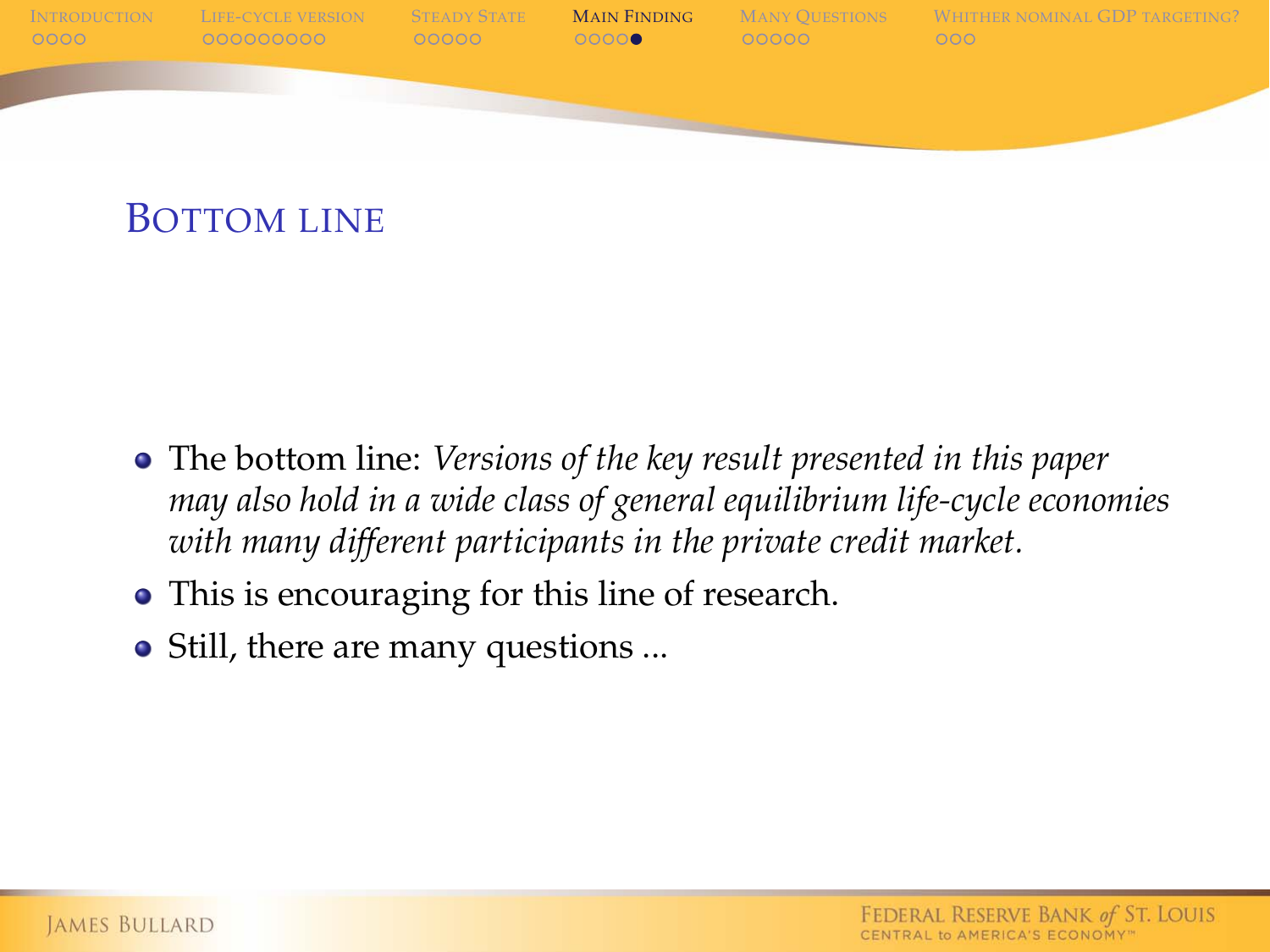

## Some Directions for Future Research

<span id="page-24-0"></span>JAMES BULLARD

FEDERAL RESERVE BANK of ST. LOUIS CENTRAL to AMERICA'S ECONOMY"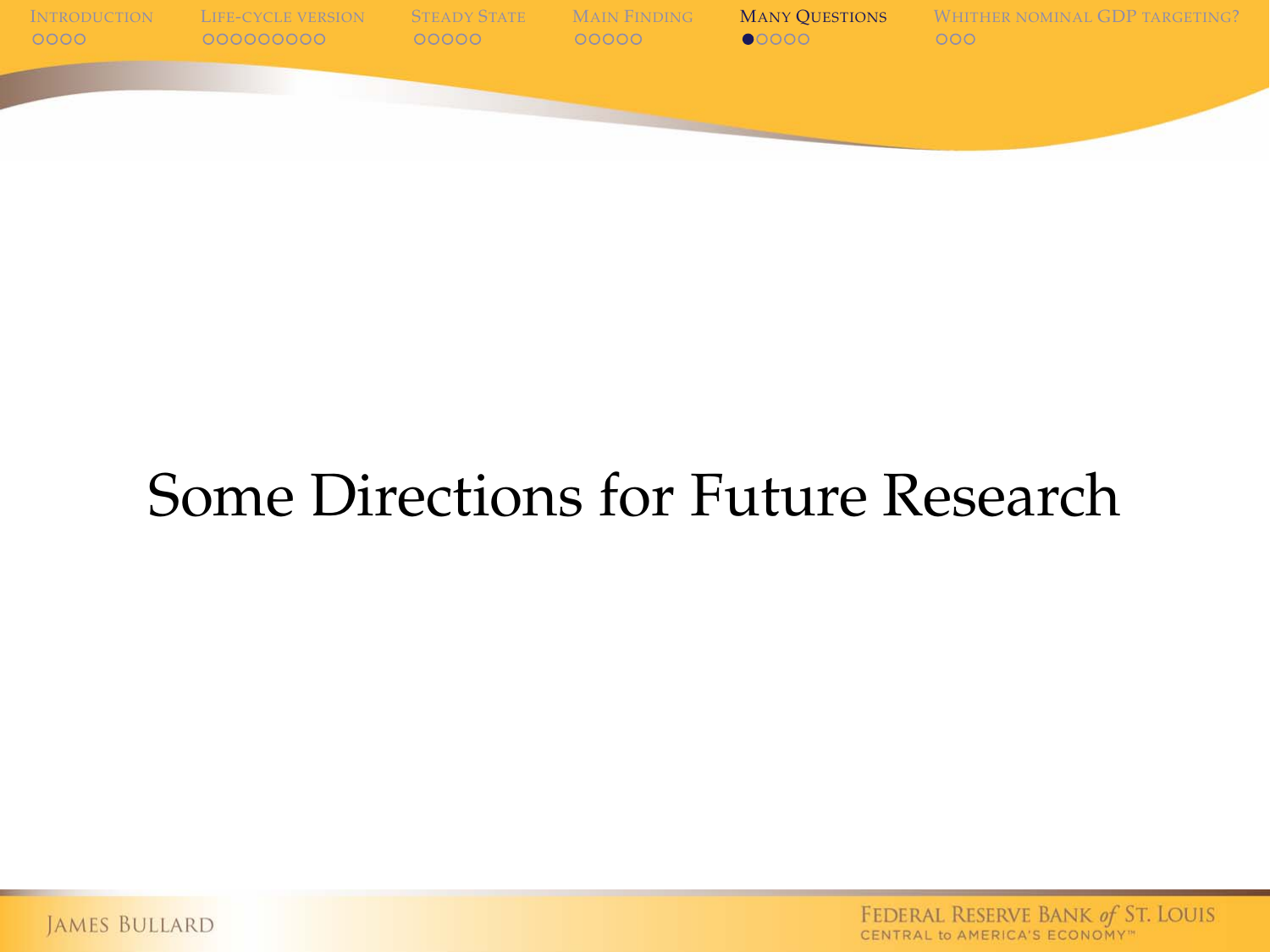

#### CHANGES IN THE LONG-RUN GROWTH RATE

- To implement the policy suggested here, the policymaker has to know the long-run growth rate of the economy.
- An incorrect estimate of that growth rate would cause the policymaker to inadvertently, but persistently, distort the private credit market.
- This might cause considerable damage relative to simply ignoring the non-state contingent nominal contracting friction.
- A better handle on this issue would be a helpful addition to this literature.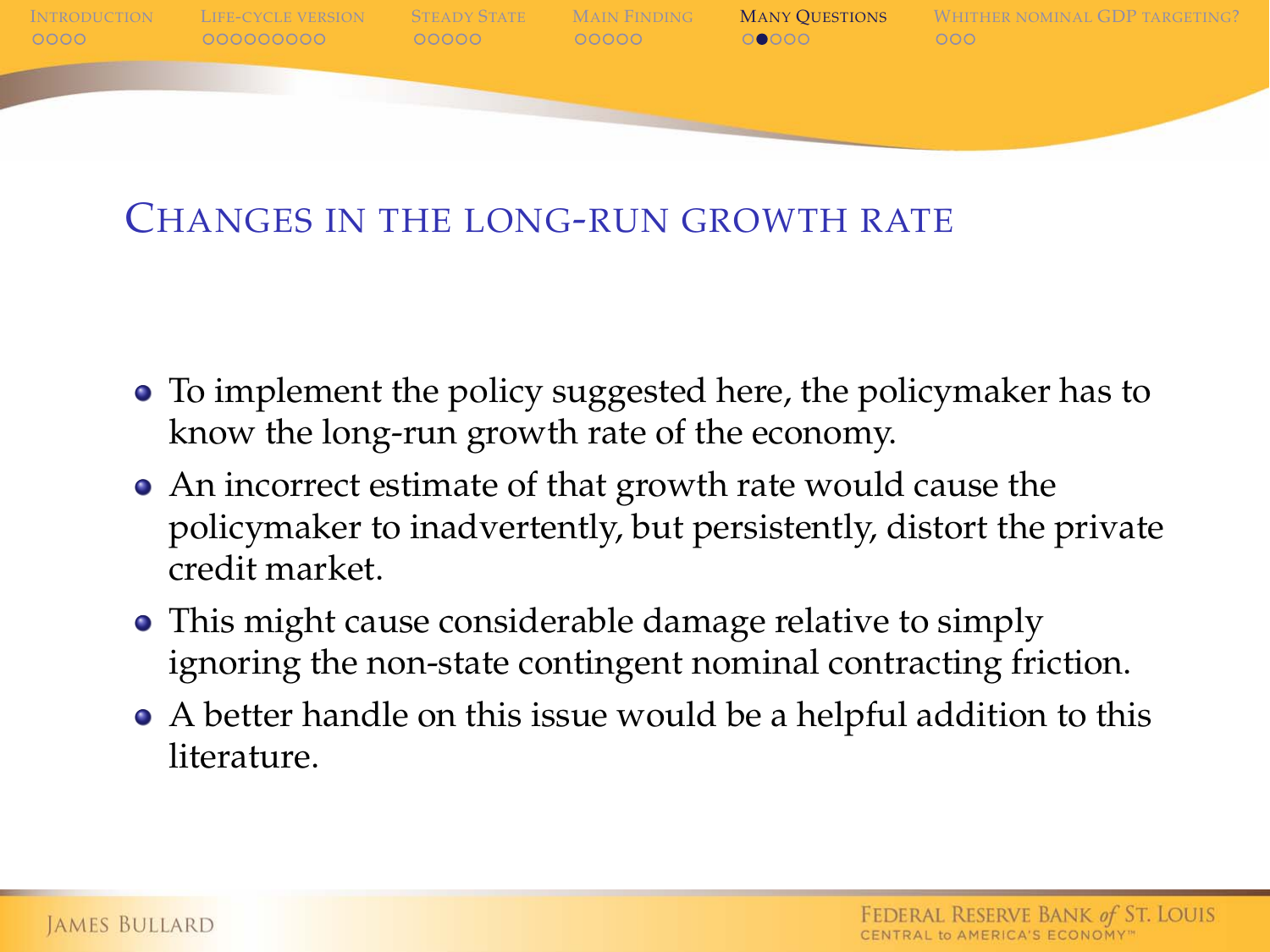

#### GOOD-BYE TO POSITIVE INFLATION TARGETS?

- The simple formula above suggests that positive inflation targets are ill-advised in this class of models, as they permanently distort the real interest rate away from the real output growth rate.
- In models like the one presented here, average inflation should be zero.
	- *Messing with the price level is serious business in this economy and must be done only in response to a shock.*
- I think it would be interesting to get a better handle on this aspect of the suggested monetary policy.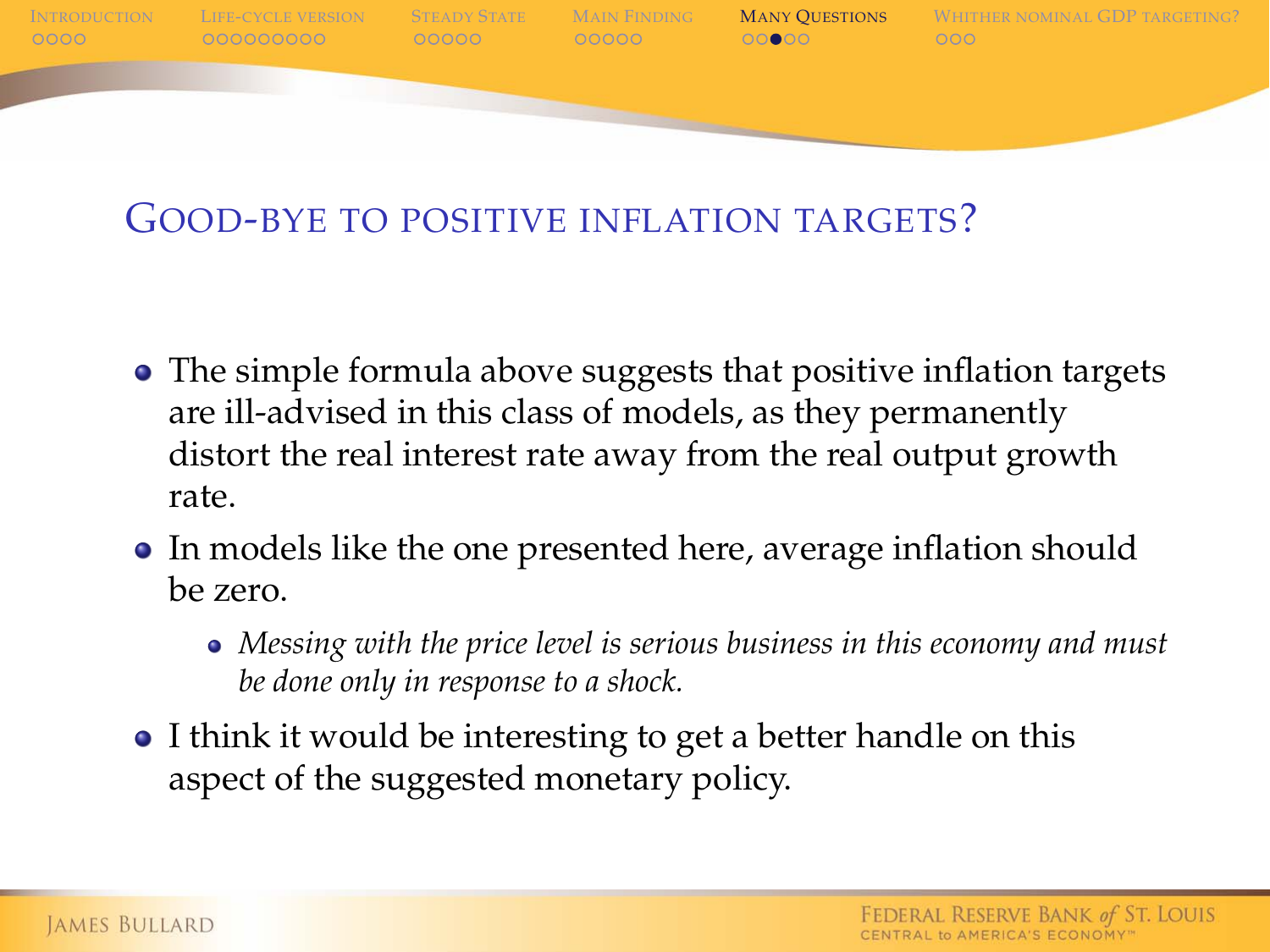

#### DEFAULT

- Many have argued that the presence of default in actual economies indicates that a type of state contingency does exist after all, albeit perhaps in more extreme cases.
- Understanding the role of default arrangements, especially endogenous debt constraints, is the subject of a large literature.
	- In life-cycle economies, for instance, see Azariadis and Lambertini (2003, *RES*).
- Future research should try to integrate that literature more fully with the arguments for a counter-cyclical price level policy.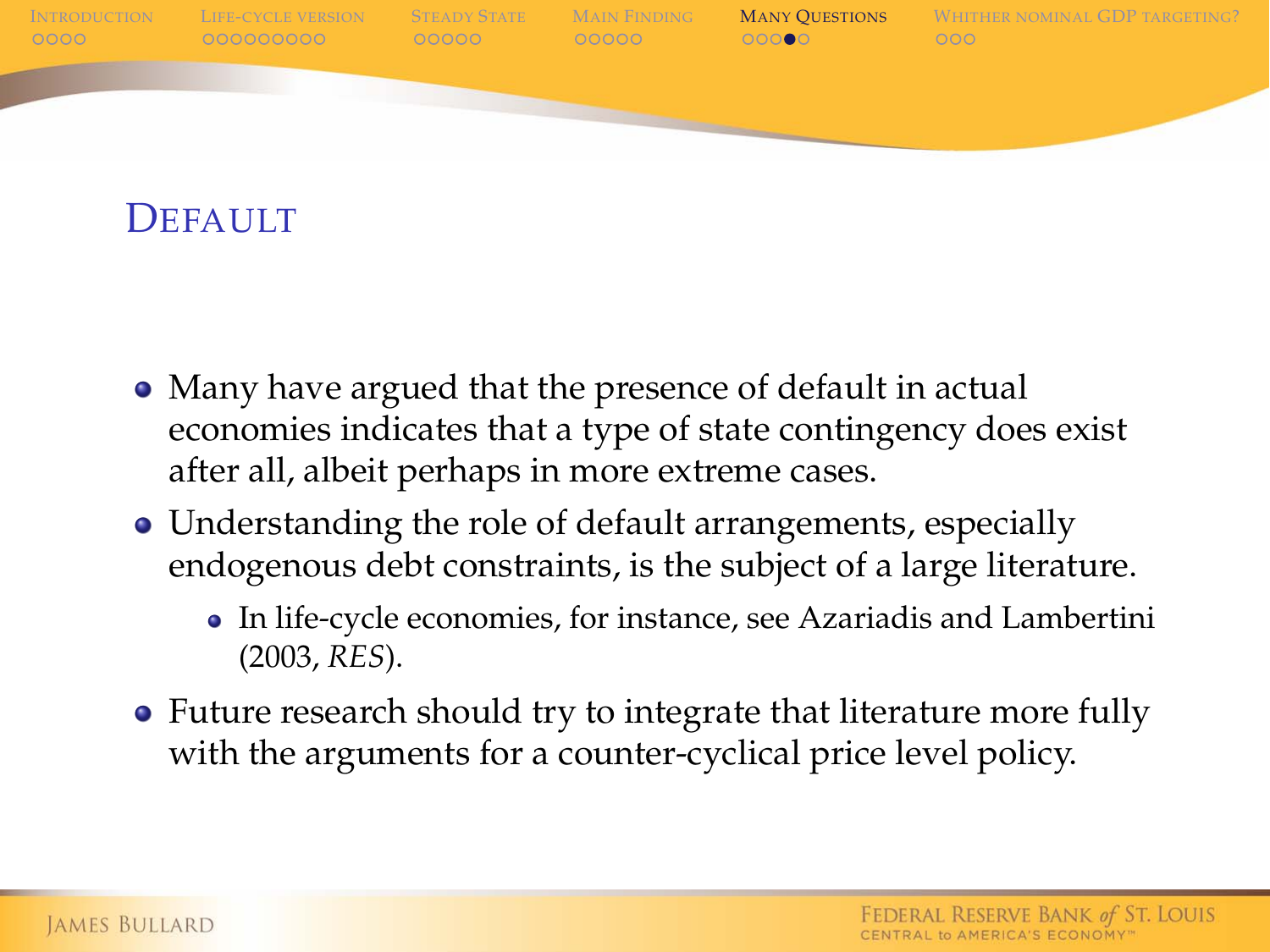

#### HARMING CASH USERS?

- This model has no money demand.
- In the U.S. economy, perhaps 15 percent of households are unbanked and perhaps another 15 percent are nearly unbanked.
- These intensive cash users tend to be poor and may not appreciate a policy aimed solely at credit markets.
- A fully satisfactory model would have this segment of the population included.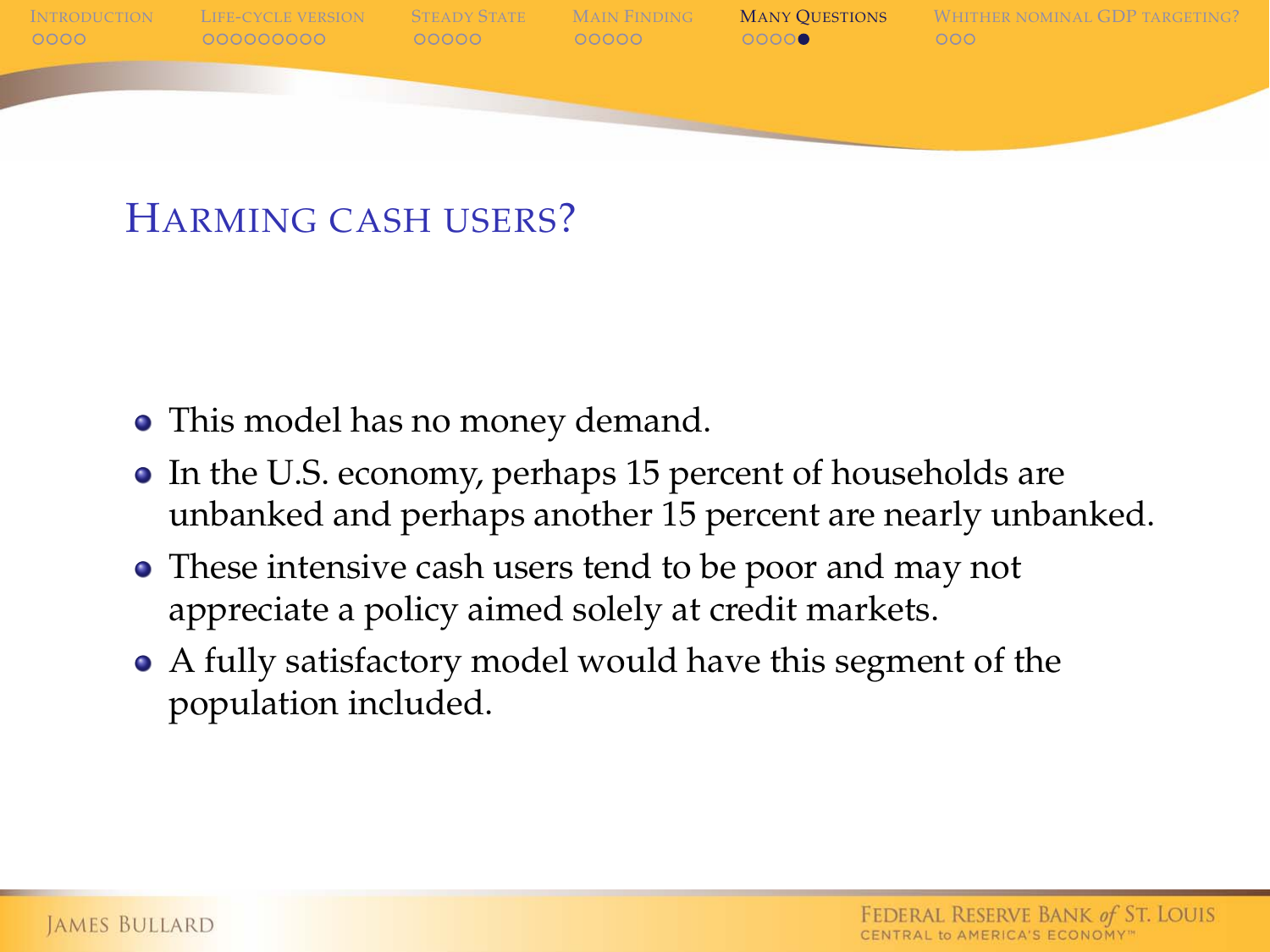

# Whither NGDP Targeting?

<span id="page-29-0"></span>JAMES BULLARD

FEDERAL RESERVE BANK of ST. LOUIS<br>CENTRAL to AMERICA'S ECONOMY"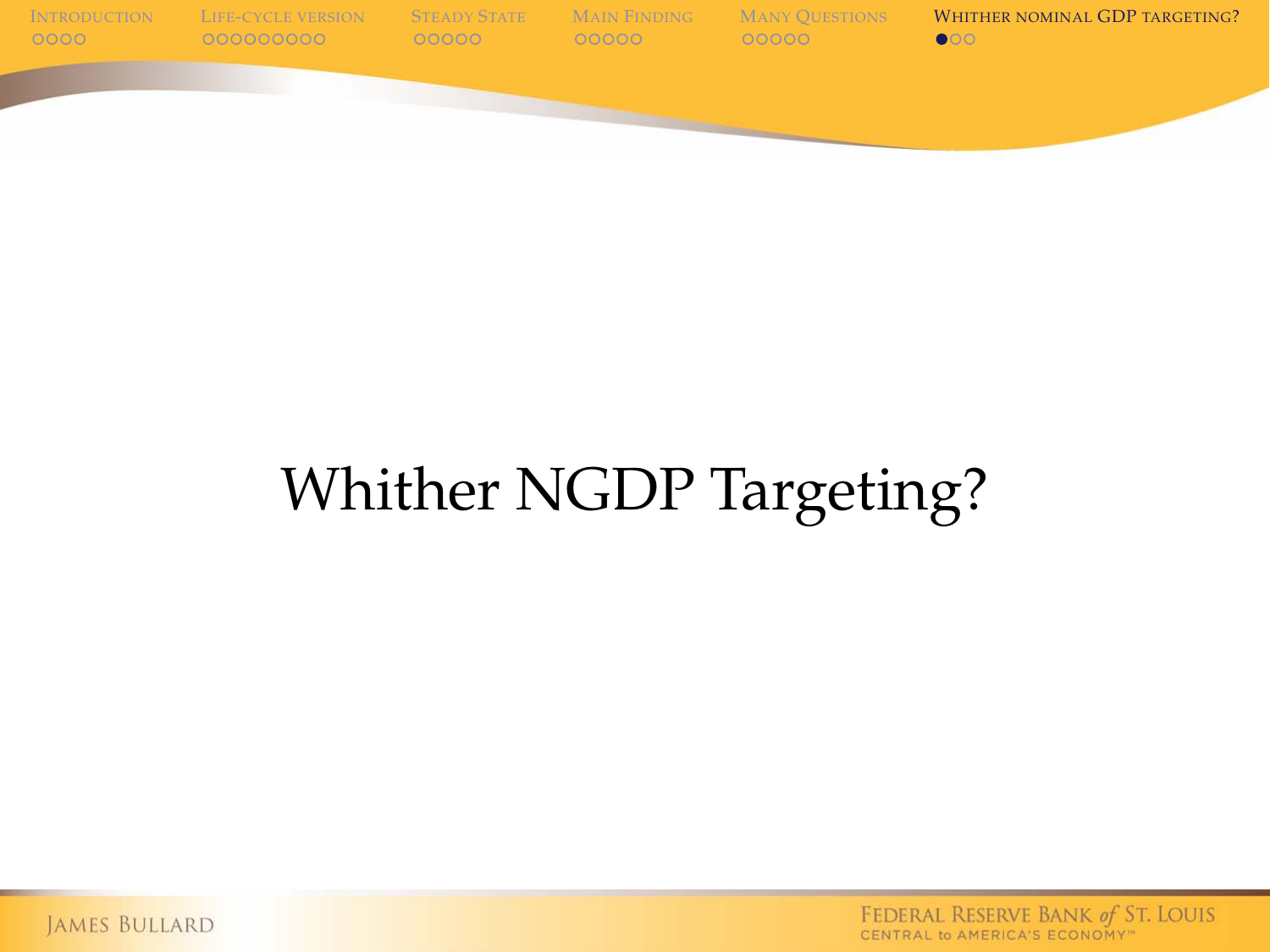

### WHITHER NOMINAL GDP TARGETING?

- This paper describes the optimal policy in the non-state contingent nominal contracting world as "nominal GDP targeting."
- This policy is the *polar opposite* of what one would obtain from a purely sticky price framework.
- Yet many today argue *from a sticky price perspective* that nominal GDP targeting may provide a good policy benchmark.

• See, for instance, Woodford (2012, Jackson Hole Symposium).

We need to sharpen up this debate—NGDP targeting cannot be all things to all people.